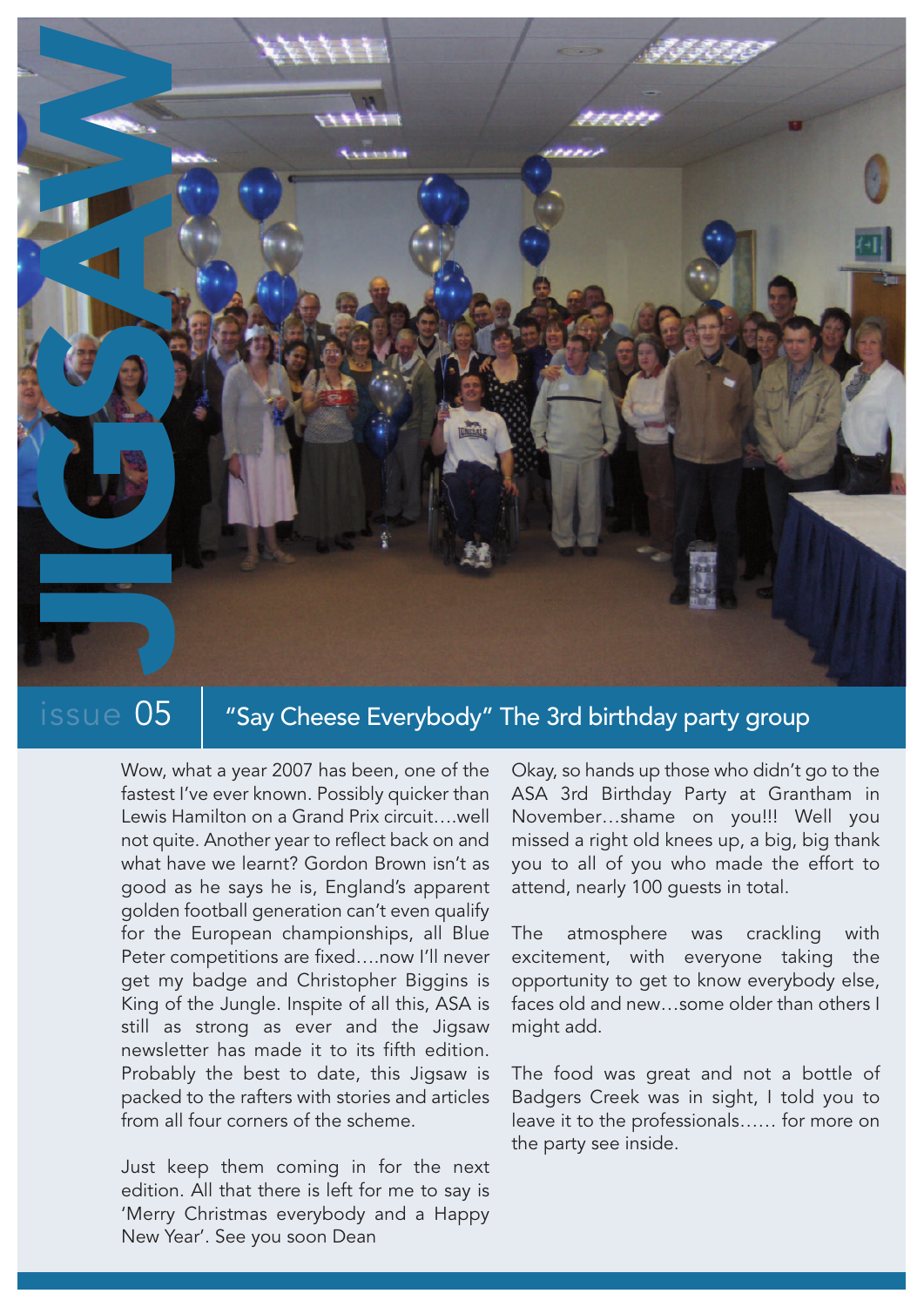## Reflection on 2007

Hello Everyone, I just wanted to take a few minutes of your time to look back over the last year and highlight some of ASA's achievements…..

Client recruitment group – we were invited to head a conference about meaningful participation in Leicester organised by Skills for Care. This proved to be highly successful and displayed our commitment to real partnership working within all groups of ASA.

Qualifications – Many of the team have been studying for external qualifications via NVQ or equivalent. To those that have completed this as well as continuing their busy working and home lives a big congratulations.

Business is booming – we are currently exceeding our expectations of the contract with Lincolnshire County Council as well as seeing a growth in new individual and private work – all of



which will enable ASA to look at new and innovative projects for the future.

Recent celebrations - We are 3 years old can you believe it!!? The party was a huge success and reminded us all present just what we (ASA) as a whole are capable of. We saw the launch of our updated branding and website which will be fully launched in the new year! (Watch this space for more information)

New Offices – last December  $18<sup>th</sup>$  you are aware the Sleaford Offices moved into our purpose built space which has been fantastic and every morning we all genuinely appreciate walking into the office which works so well for all the Team. We have shared our space with many of our ASA groups over the year from those undertaking training, meetings, provider/client groups and celebrations of success – or just people popping by to see us and having a coffee!! If you haven't already been please do in 2008 we would love to see you.

I know there is a long long list I could have mentioned but that would have taken up all your Christmas!! So to all of us

WELL DONE AND THANK YOU!!

So instead have a fantastic merry time and may we look forward to a happy, peaceful time together next year.

With sincere best wishes **Trixie**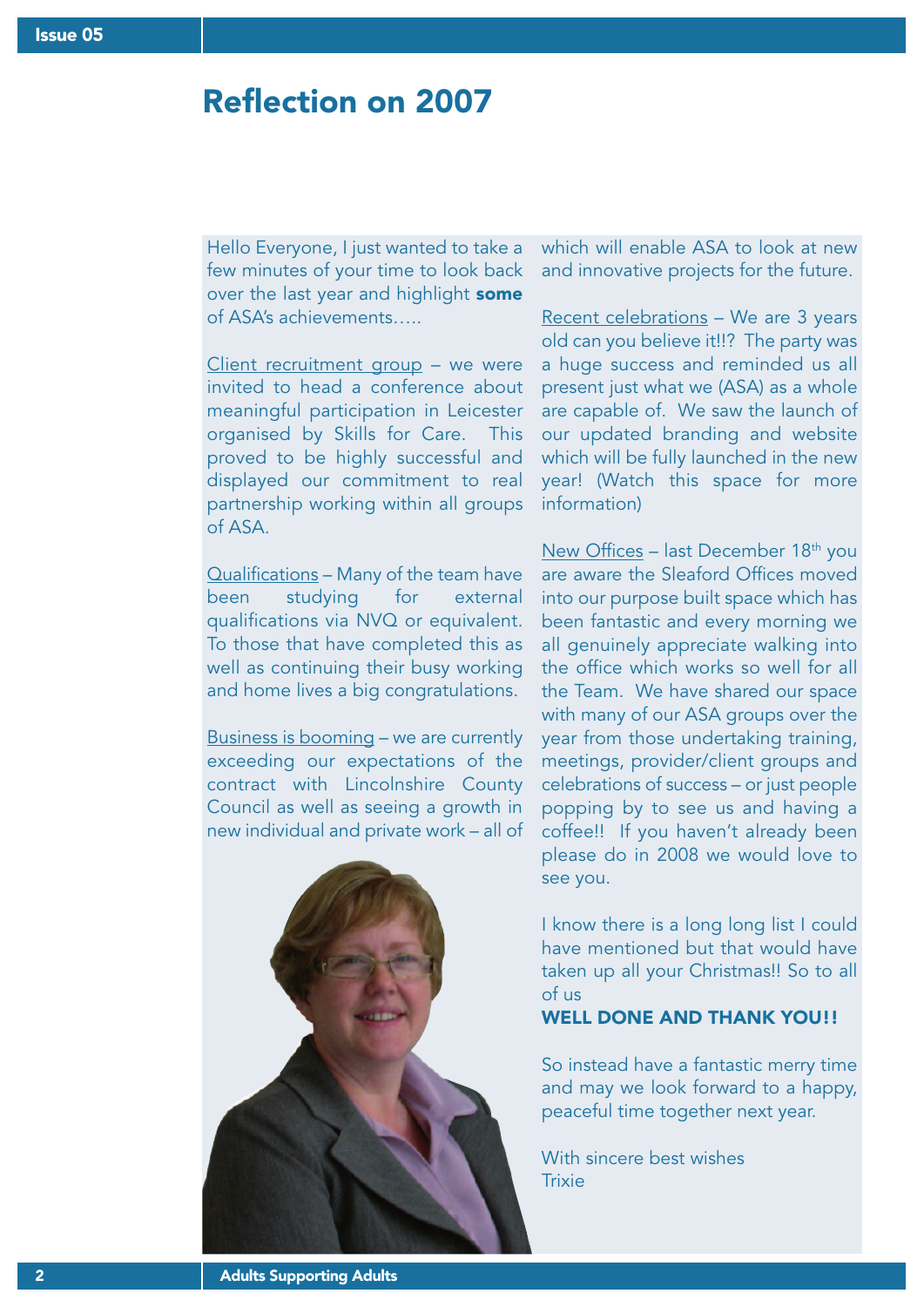## Welcome **ASA Moves into the** Catering Industry

Jigsaw would like to welcome the following people to Adults Supporting Adults.

Wendy & Norman Clifton – Boston area Extended Stay providers

Chris West & Karen Newton Sleaford area Extended Stay providers

Heidi Danzey – Skegness area Respite provider

Darren Kingswood – Louth area Day Time Provider

Linda Slack – Gainsborough area Day Time Provider

Jean Killingsworth - Gainsborough area Day Time Provider

Emma Hilton - Gainsborough area Day Time Provider

Ben Bowser - Gainsborough area Day Time Provider

Sarah Clayton – Spalding area Day time Provider

Eileen Davies - Spalding area Day time Provider

Well done to all of you on completing your Common Induction and Pre-Approval training.

Also congratulations to Lisa Spencer on being made permanent Area Supervisor for the Boston area.

As always the scheme is looking to follow up new ideas and it has recently decided to move into the catering industry. With news of 'Badgers Creek' and cheese spread buffets reaching as far a field as Grimsby, Trixie and Jayne have decided to don their big white hats and start whipping up a storm in the kitchen. So if you're having a wedding, funeral, bar mitzvah, or anniversary, all occasions can be catered for. If interested please call Jayne on 01529 416270 and ask for Fanny Morton.



Hmmmm…more pie please Mrs Morton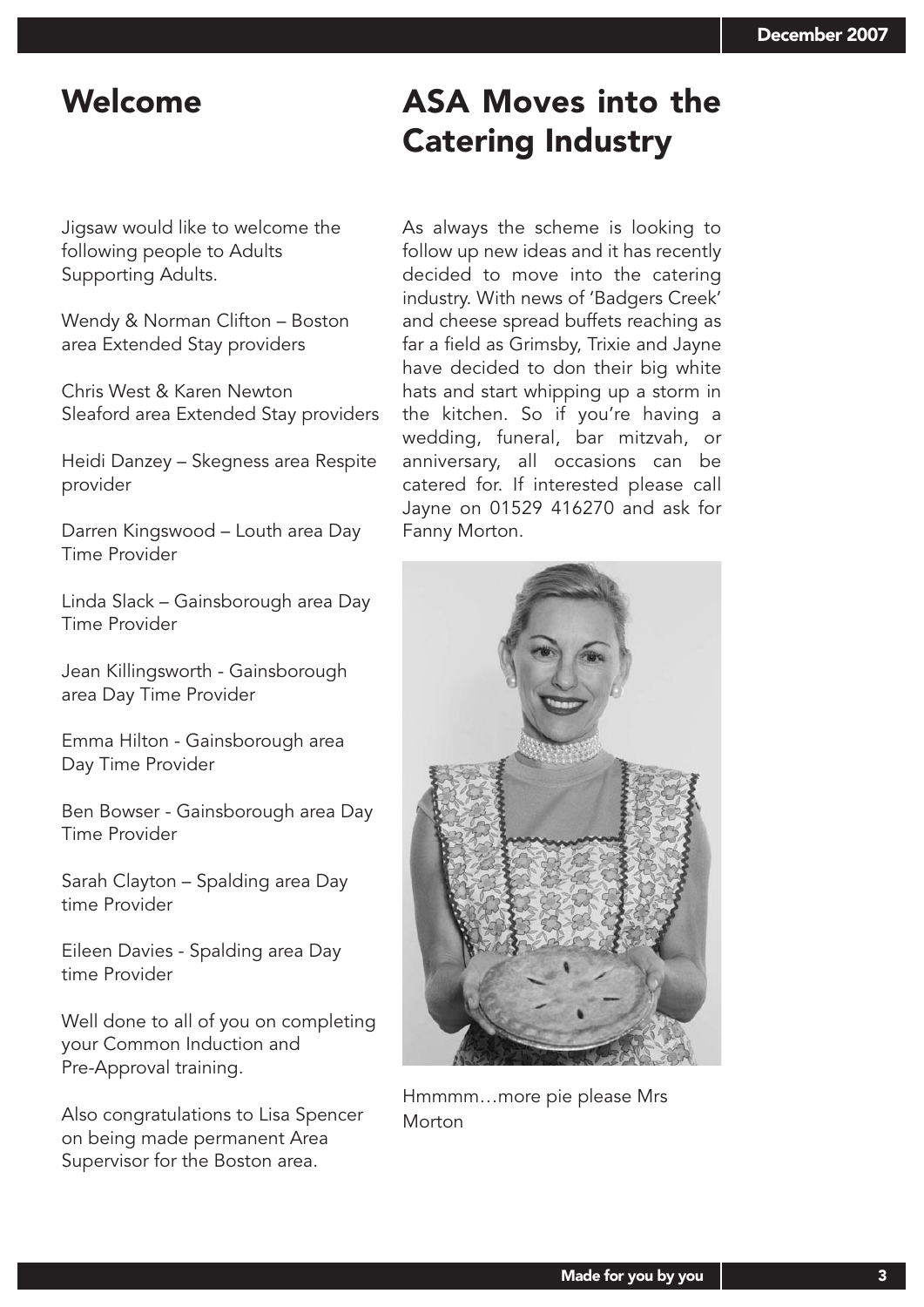### Haven Lea Crew Update

Sandra Nicholls

Hi, Marisa (my day time provider) showed me the Jigsaw magazine, saw the article, found the whole magazine very interesting, I will write another piece for the next issue if you still would like me to, also including photos of course, just let me know and I can begin getting it together. Marisa is on holiday next week as you know and Hayley has bravely accepted the challenge to take me, Sybil, and Matty to do the PAT DOG visits. Next time I write I would like to particularly mention Marisa, she is great, has given me confidence, knows just when I need that little extra shove, all in all Marisa is a great tonic and I look forward to seeing her each week, yes she is brilliant, just right for the job, Sybil, and Matty adore her too.

Hi, Been out with Hayley this morning, did a PAT DOG visit, brilliant, Hayley is great, very kind, patient and understanding, the dogs love her too, tomorrow we are off out again for more adventures which we are all looking forward to, all thanks to the scheme to which I shall always be eternally grateful, it has opened up a whole new dimension for me, thank you. I will also get started on the next article for the magazine and prepare photos too.

All is quiet here at 'Haven Lea' as I write, the 'Crew' having their circuit around the garden decided that enough was enough of this cold misty November day and decided to return indoors to the comfort of their cosy baskets while mum did battle with the household chores, made difficult by limbs that refuse to co-operate properly. Battle commences once more on a different front, the computer, wonder if it has the sulks today as it refuses to send emails and generally be unhelpful. I am writing this with a little black pug firmly ensconced on my lap, Saucy Sybil. She refuses to budge despite a gradual downward slide towards terra firma!! Hope all readers are keeping bright and cheerful, no time for the glums here, next time I write Christmas will be with us and I will include more photo's of the 'Crew' in party mood, Christmas cards to write and lots of paws to help with wrapping presents, irresistible crinkly paper and brightly coloured ribbon, have fun dear readers.

Hope all ok at your end, very best wishes, from, Sandra Nicholls, and all at 'Haven Lea'.



Picture of Saucy Sybil saying 'Hello' to all Jigsaw readers...happy fellow



Picture of 'Saucy Sybil' and 'Matty Yum Yum' with their favourite toys.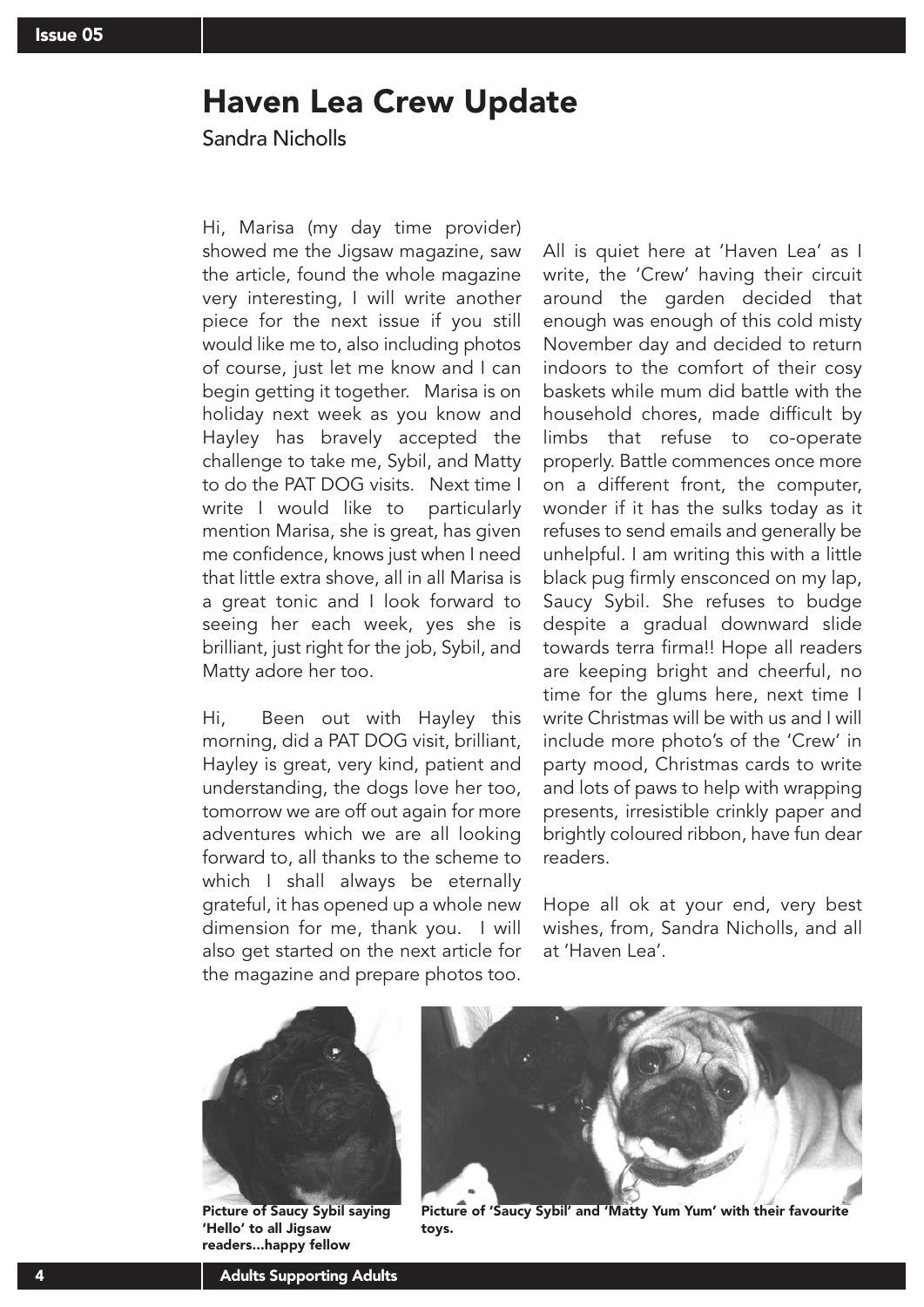# Reminder for Articles

A big thank you to all of you out there who continue to keep sending me in articles for the newsletter. I was wondering though if it would be at all possible for those of you that have access to a computer, to email me your articles. You can reach me on dean.barnshaw@asaorg.co.uk

## Free items to give away

The Auctioners at Bourne are giving away some stair lifes, walk in baths and other adaptations for the home. Some of the items are almost new but they are not fitted nor safety checked. Please contact Chris Richardson on 01778 422686

## Tenpin Bowling Comes to Town

By Sam Jervis from Fillingham

Earlier this year Middlefield Lane in Gainsborough welcomed a Bowling Alley called JJs Bowlmania. Currently it has six lanes for Tenpin Bowling but if it becomes more popular they are going to increase the number of lanes. Also they have got a Bar, snooker table and a children's play area. Normally ASA go bowling in Lincoln but for a change we went to JJs Bowlmania for the first time on Monday 8<sup>th</sup> October. I think Bowling in Gainsborough is a good idea as people don't have to travel far. I enjoyed it and it has a good atmosphere.

### A Special Day Hilda Millett from Long Sutton

Monday the 23rd of April was a special day, Helen [my DTP worker] took me to Kings Lynn. I was able to do some shopping. I felt quite excited. Helen managed to park opposite the Duke's Head Hotel. The hotel holds memories for me, I stayed over night there once with my late husband, Harry, while attending a meeting. I went shopping and bought myself a dress from M&S a long time ago. So now back to my special day. After parking the car, I walked with Helen to Marks and Spencers, where I did some shopping. I bought two cardigans and a summer skirt, which with Helen's assistance I was able to try on in the fitting room. By that time it was 12.30pm, so we decided to have lunch and walked back to the Dukes Head.

I enjoyed my lunch; we had prawn sandwiches, served with side salad etc, very nice. We then had a large cup of coffee, but nice coffee. It was about 1.15pm, so we walked again as far as British Home Stores, looked the store and I treated myself to two new cotton night dresses. It was then time to walk back to the car and home.

I had thoroughly enjoyed my day out, but must admit to feeling rather tired in the evening. Helen was very kind and helpful. On May 18<sup>th</sup> it was my birthday, I was 99 years old; so I think I'm doing quite well. .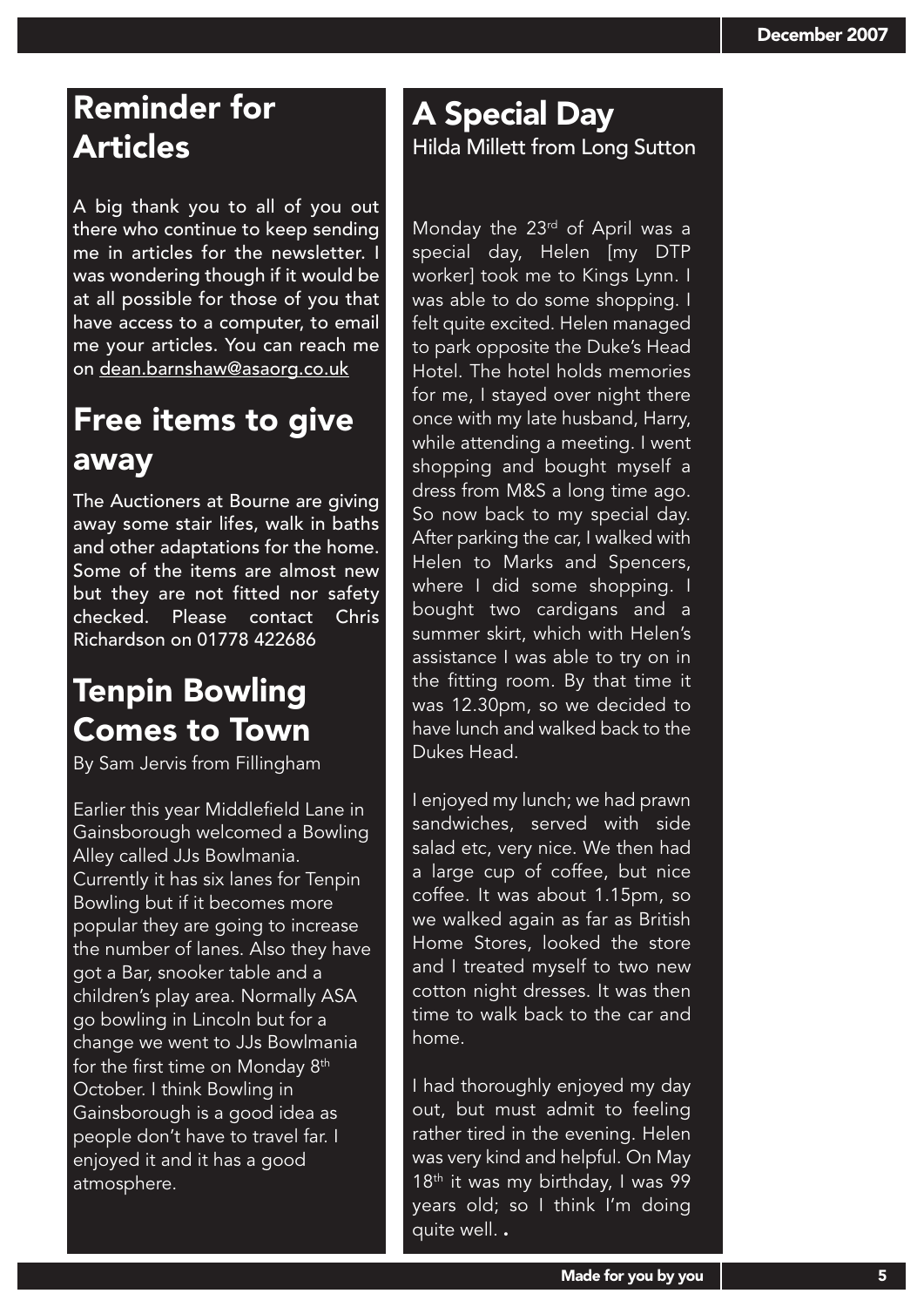### The Curse of the Poppy

Grant Robinson

Several years ago I moved to a little village, outside the town of Grantchester, in Cambridgeshire. My house overlooked 'The Old Vicarage' where I'd heard a famous couple lived. When I initially bought the place as it was just an old run-down cottage; it looked very old on the outside and, everywhere, inside were cobwebs covering the wooden tables and chairs, the walls needed completely repainting; basically the whole place needed completely re-doing. However, there was a large garden to the front of the house, and another garden and an orchard to the rear.

Once the inside had been redecorated, and cleaning was completed, the whole of the inside of the place looked very grand; and surrounded by the gardens and orchard the whole place looked stunning.

The front garden was full of different coloured flowers: reds, greens, purples, yellows and blues; however, there was one flower that stood out from the rest, it was a bright red poppy. This flower refused all attempts at being cut, when I wanted to take a cutting from it, it didn't seem to die down like the other flowers did towards winter time.

I know this because; before I'd bought the cottage I'd visited it on several occasions, once in the twilight of a winter evening, and stood in the middle of the front garden was this poppy. Of course, some people may say it wasn't the same flower but I am sure it was.

Plus, when I'd first bought the place I did think about concreting the garden thus making a patio area; I started out on this task by spraying every flower with weed killer, this did work on most of the flowers, but when I reached the poppy I sprayed it with the weed killing solution I'd mixed but it didn't die down straight away as I'd expected. Therefore I went back inside and made myself some tea thinking that maybe the solution may need a minute or two to work.

About half an hour later I ventured back outside and discovered, to my amazement, that the poppy was still standing proudly as if it owned the place; I returned inside for my weed killing solution and sprayed that stubborn flower until the bottle was empty. Hoping that this would work I retired to my bed.

Next morning I awoke, got up and looked out the window and saw that the poppy was still there, I muttered some blasphemy's about it then I realized I should consult my new neighbours to see if any of them knew why the poppy wouldn't die.

Therefore after breakfast I walked down the street, as I'd seen an elderly gentleman sitting in his front yard. I called to him, "Hello sir, do you mind if I come in, as I have just moved in down the street and was wondering if you could help me with a small problem I've encountered?"

"Certainly young sir, come in and tell me your problem," came the reply.I opened the gate, walked up the path, and sat in the chair offered to me. And what is the problem young sir?" he asked me when I was seated.

"I have a poppy in my front garden, I was planning to pave my front yard, and this poppy refuses all my attempts to kill it. I was wondering if you knew anything about it."

"Aye I do. The old cottage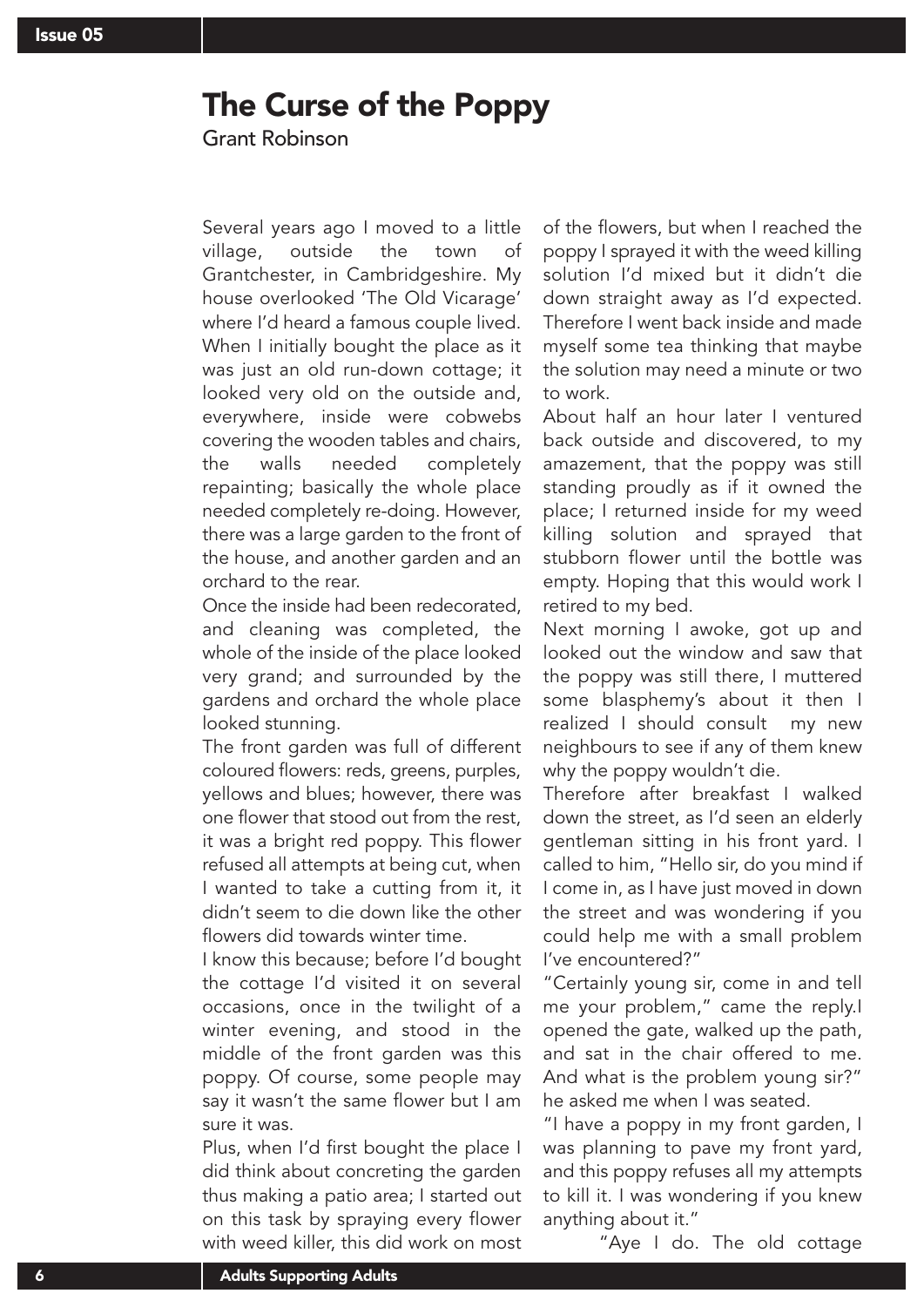### Cont.

you've moved into, well it belonged, many years ago – when I were a lad, to an old woman whom, it was said, cast spells, a modern day witch if you like, and tis said that she cast a spell on that there flower to never die, therefore the flower in question acts as a watcher on the property, and should someone buy the place and manage to kill the said poppy, conventional methods won't work, a terrible fate will befall the owner. I hope that answers your question."

"It certainly does. Thank you kind sir," I said and took my leave of him. I hurried home and sat in the garden, staring at this flower, thinking to myself: I like living here, but, I would like to make this place my own and pave the front yard. Alas, I cannot because of this, infernal, poppy. Can I carry on living here? Knowing that every morning when I look out into the yard I would be greeted with the sight of the poppy. I realised I couldn't, therefore I went inside and telephoned

## Hello Again

### Thomas Morrison from Gainsborough **Thomas looking as a struck of the Contract of Thomas looking as**

Hi it's me Thomas, I have been on holiday to Butlin's at Minehead for a week. I went with Dave, Jenny, Ben, David, Slyvia and Christina. We all had a great time. We came back on the Friday and then on Saturday I helped my sister Ellen move into a new house.

Dad, me, Tony and two men helped carry all the heavy things. My mum Ellen and Shona unpacked the boxes. We finished at five o' clock. I will have a new room if I stay with Ellen anytime. the estate agents to inform them I wished to sell the property. A few days later the property was put on the market again.

About a month later an offer was made on the place and accepted. So again the cottage had new occupiers, I don't know if they knew about the importance of the poppy but they never enquired as to why it was the only flower in the garden.

As I have stated, that all happened several years ago. I have driven past the old place a couple of times and the poppy was still standing. However, recently there was a story on the local TV news, 'Man crushed as house collapses in GrantChester'. Upon hearing this I took a drive up to the old cottage, and found, to my horror, that it was the old cottage that had collapsed. Evidently, the owner either: didn't know, or had ignored, the curse of the poppy.

five days, we went up Snowdonia and also went to see the wooden train. We stayed at the Westminster Hotel, it was lovely and the food was 'brill'. I'm going out for the day to Bridlington with mum, dad, Rob and Doreen. See you soon Thomas.

PS. Thomas recently raised £53.50 for ACT One Drama group doing a sponsored walk.

happy as ever. Sorry to hear about **Gainsborough** Trinity going down 6-1 at home to Hartlepool..Never mind better luck next time he he!!



I went to Wales (Rhyl) in October for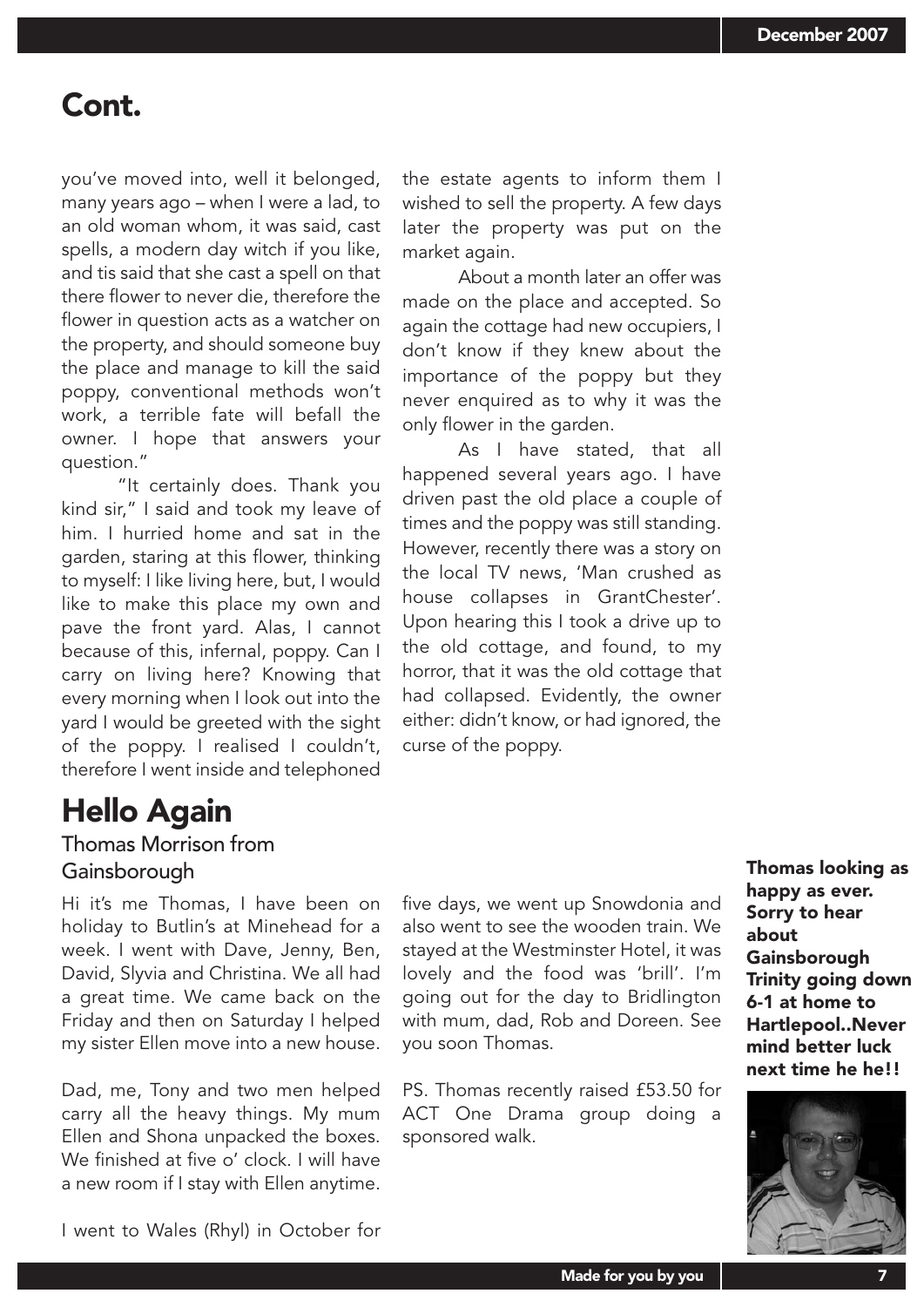### My Life Story John Scarsebrook from Willingham by Stow

"I was born on the  $20<sup>th</sup>$  of June 1931 at Warton Hill, near Blyton on the Scunthorpe Road to Gainsborough. My father, who was a small man, was in service on the farms, he used to get up at four o'clock every morning to see to the horses. We lived in a house tied to the land and my mother stayed at home and looked after me and my seven brothers and sisters. Jim, the oldest, would have been well into his eighties now, he used to visit me a lot until he passed away a few years ago, then there's Gladys who lives in Newport, South Wales, I haven't seen her for over forty years, then Beryl who's passed on, then me, Eddie is a verger at a local parish church in Gainsborough, next is Raymond who lives close by in Kexby, Eileen lives in South Africa but she visits at least twice a year, she bought me my first motorised scooter after my stoke, and finally there's the youngest Frank who lives in Lincoln.

Our childhood was very poor and we didn't have a lot of money, but I do remember my mother and father always biking into Gainsborough, about 4 miles each way to pick up the shopping and Christmas presents, with the bags hanging off the handle bars.

In 1938 we moved to another farm close to Hemswell Cliff air base, right next to a big searchlight and gun emplacement. My mother had a vegetable patch and we used to swap vegetables for meat with the soldiers. One time when they brought up a big joint of meat, they had two Great Dane dogs with them. Well one of them must have thought I was trying to steal my younger brother, Eddie's sweets, whilst he was sat on the blanket outside. The dog attacked me and ripped off my left ear, it was just hanging on by the lobe. My mother had to run across the fields to fetch my father to take me to Doctor Thompson in Kirton Lindsey, who stitched it back on, I'll always remember his name.

John and his wife Gillian smiling for the camera.



I recall my first day at my new school in Springthorpe when I got the stick. No-one wanted to play with me because I had just moved from Warton Hill. I kicked this stone, it hit a nail and went straight through a window, I got three lashes on my hand for that. We also used to chew up blotting paper and throw it on the ceiling, waiting for it to drop on the desks; that was fun. I remember another time when I was having a smoke with some others and a butt must have set alight the hollow Willow tree where we were smoking. We could see it burning from our house, just at the same time a bombing raid had started over Scunthorpe and Sheffield. We often used to see the doodle-bugs flying over as well. One day my dad took me to Hull in his lorry and we could see all the bombed out houses and shops.

As a child we would always be playing in the fields, I remember when the soldiers were preparing for D-Day, and they were staying in tents in an orchard. Anyway, after they had gone I found a bayonet stuck in the trunk of a crab apple tree, I know I should have handed it in, but I still have it today. We used to see the Lancaster Bombers returning to Hemswell flown by the brave Polish crews. They flew that low you could see the damage from the flak after returning from the raids. Some even crashed in the fields before they landed. My father was exempt from the war because he worked on the land. After the war, he went on to work as a lorry driver for a mill, but he lost two fingers in some machinery, he couldn't work anymore after that. The company tried to throw us out of the house as it was tied to the job, but we went to court and the judge said we could stay until we found somewhere else.

When I left school in 1946, I went to work as a blacksmith, shoeing horses, I really enjoyed that job. I then got called up for National Service in 1952; I was twenty-two years old. Just before I went off to complete my training in Blandford in Dorset, I met my wife to be, Gillian, at a picture house in Lincoln. I was originally meant to meet her girlfriend, but she didn't turn up for the date. On the way home I walked straight into a lamp post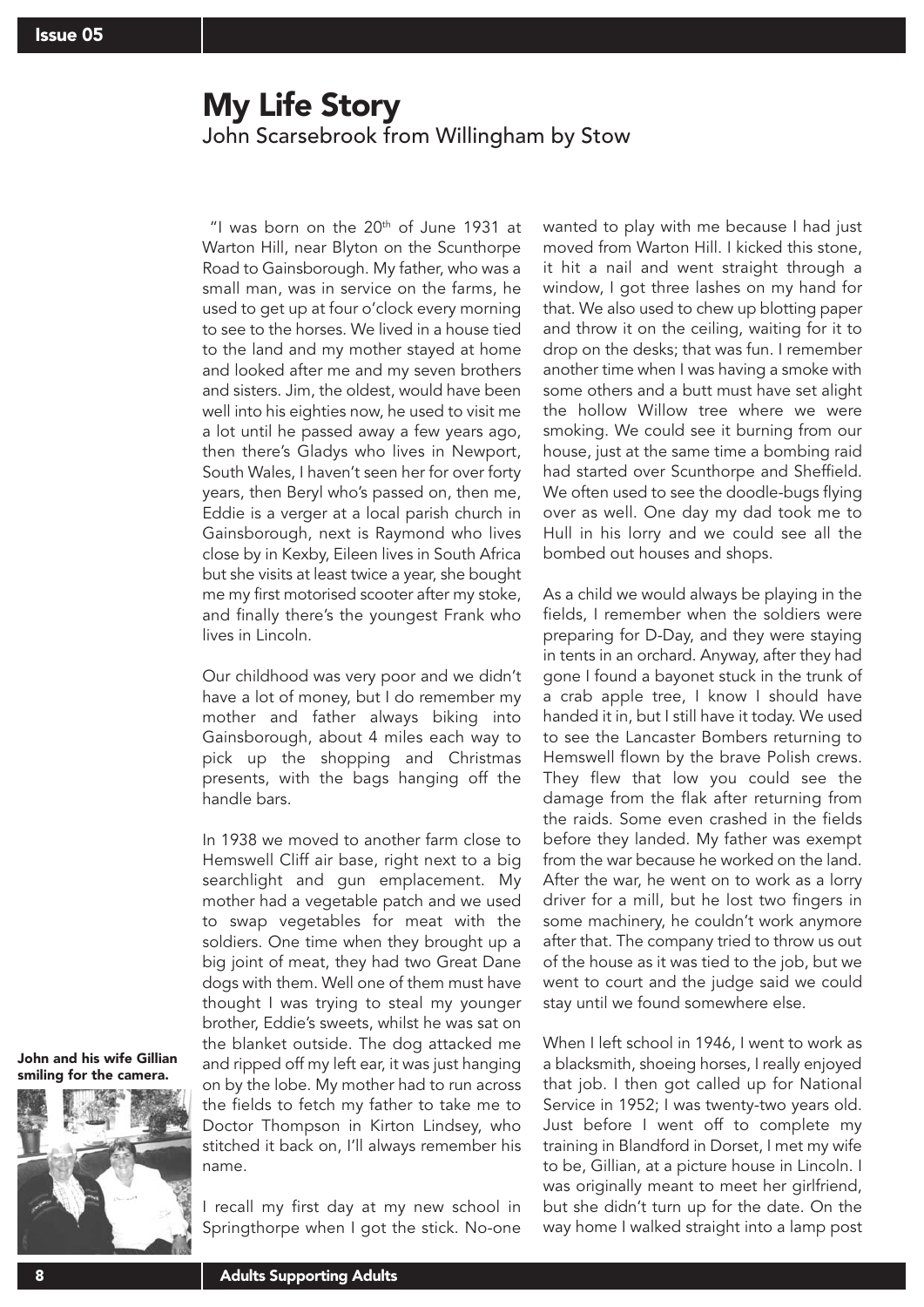and cut my eye open. We shared the bus home, because Gillian lived in the next village.

Going down to Dorset was the first time I had ever been on a train and the first time I had left Lincolnshire. After training I was posted to Newark in the REME. Nothing much happened, but we did help out during the Great Flood of 1953 on the East Coast. Finally I ended being the driver for the Colonel, ferrying him between Newark and the barracks at Lincoln. My mates used to call me 'Camp Alarm' during my two years National Service, as I used to get everybody up in the morning. I've never used an alarm clock in my life up until recently. I remember that I used to get a lift home sometimes from my mate Geoff on his motorbike, he was always in a rush though. One time just as I was cocking my leg over the back of the bike to get on, he sped off and left me, he'd gone quite a way before he realised I wasn't on the back.

After National Service, I became a lorry driver for a local company taking cattle to market; it was very long hours, sometime I didn't finish until early in the morning, often sleeping in the cab seat, they didn't have beds in those days. They used to call me 'Fingers', as I was always trapping my fingers in the cab doors. I would drive to all the big cattle markets in the area, Scunthorpe, Doncaster, Hull, Lincoln, it was hard work. One night I found myself in Liverpool with just 10 shillings in my pocket. I asked a policeman where I could stay; he said that I shouldn't park round here as I would be robbed. The officer said I could knock his colleague's hat off for a night in the cells, but in the end he directed me to the Salvation Army. I stayed with the same job for thirty odd years.

Before we got married, Gillian worked as a Railway Porter with her father at Stow Park for Marton. When he wasn't there, she would often have to shovel ten ton of coal from the trucks onto the platform for the station fires, and wheelbarrow 16 stone bags of corn onto the waiting lorries. You wouldn't get many women doing that these days, she also had to bike all the way from Sturton. A few days before we got married, Gillian fell off her bike, hurting her knee, which meant she couldn't bend down to be blessed during the ceremony. We didn't get married until 1958, because we wanted to pay for the wedding outright and we didn't want anything on HP, and we never have all of our lives. When we were saving for a washing machine, Gillian had to wash the sheets in the bath. When we were courting, I had a motorbike and we used to go off to Cadwell Park watching the racing and scrambling. One Christmas whilst delivering presents we came off the bike on an icy bend, I was more concerned about the bike rather than the wife.

We have two lovely daughters, Linsay born in 1961, who became a cook in the RAF and served in the Gulf War, she now works at Ranby Prison, and Theresa born in 1963 who used to work for the Inland Revenue. We also have a 13 year old granddaughter called Faye, who is into drama, singing and ballet, but we just don't see her enough.

After a few other jobs, I retired in 1996 aged sixty-five and I really got into my bird watching and visiting RSPB sites in Norfolk and Yorkshire. I also have a fish pond and keep 23 Koi Carp; they give me a lot of joy. Unfortunately, I had a stroke in 2001, which affected the left side of my body, meaning I couldn't drive anymore. It prevents us from doing a lot of things, but at least my sister in law and her husband take me and the wife away to Darwin Forest in the Peak District. It's beautiful up there, around Darley Dale, we take our own feeders for the birds and squirrels, there's woodpeckers, finches, nuthatches the lot.

For the last year my DTP worker Diana has been helping me to build a model Spitfire aeroplane, complete with an engine. We've put together twenty parts, but there's another forty to go. Diana is good for me, helpful, she is very patient with all the bits and pieces, and is a calming influence; I get frustrated because of my hands. She has become a good friend to me and Gillian.

It is our 50<sup>th</sup> Golden Wedding Anniversary next February, we are going to invite all of the family; hopefully they will be able to come. Eileen, my youngest sister and my sister in law were bridesmaids that day. It's a shame how everyone loses touch as time goes by and we all get older, but we're looking forward to next year's party".



The infamous model Spitfire plane......20 parts complete only another 40 to go.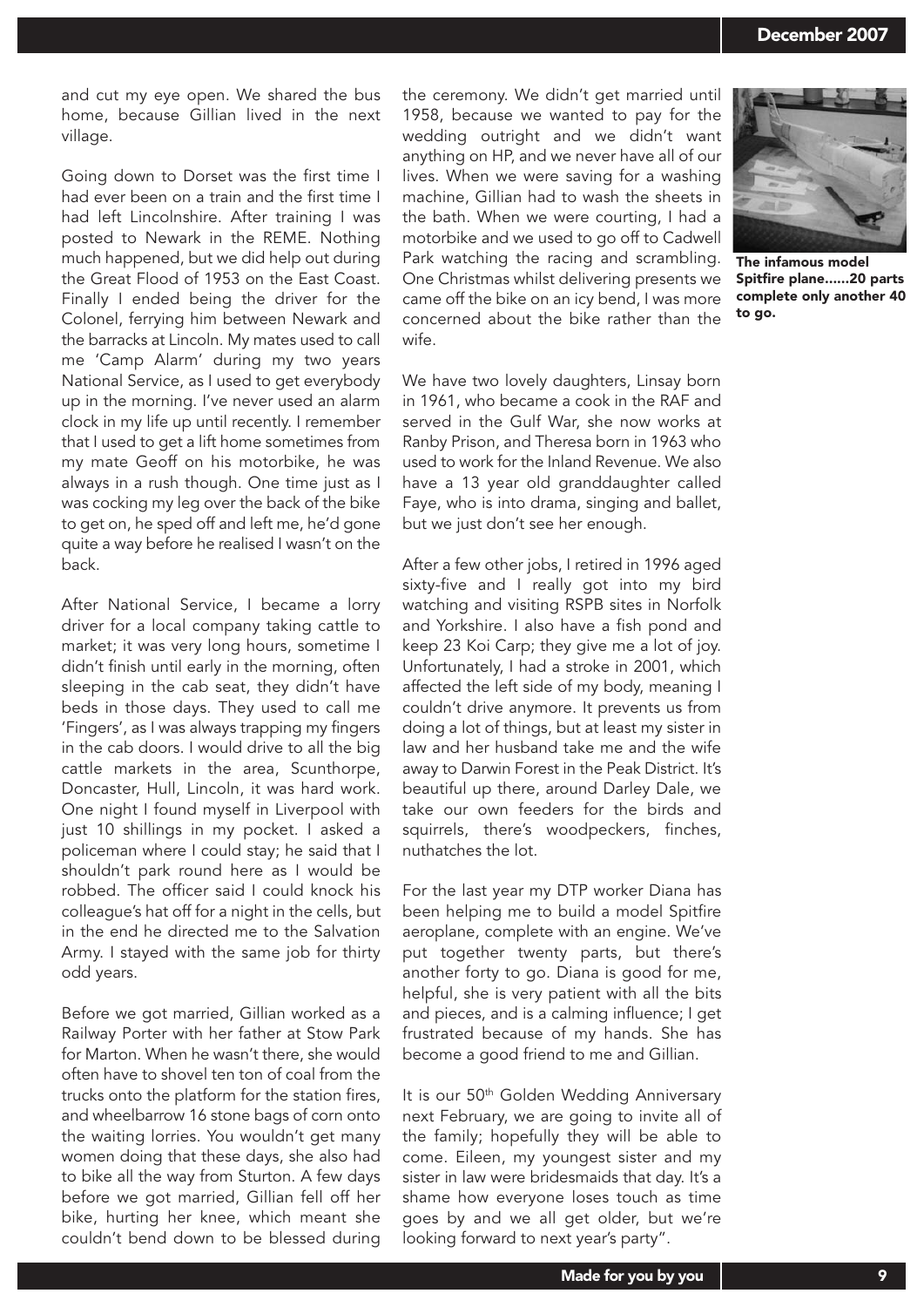### Open Letters to ASA

As part of the new marketing strategy, some clients were asked to write testimonials for the redesigned brochures and ASA website, which should be up and running sometime soon. The letters sent in were that good I thought I would publish a few of them. They give a real flavour of how day time provision and extended stay placements can have a positive affect on peoples' lives.

I think it is a good thing ASA was launched as it provides a range of services fro people. I personally think my day time provider will help me try out different things such as shopping, going to the cinema, visiting different places. He helps you do more things for yourself and to be more independent.

What I do like about ASA is that you are given a chance and encouraged to try out different things for yourself. I also like going to the different ASA social events and the chance to meet and make new friends.

Also, with the help of my support worker, I have made some new friends who live not far from where I live and we go to the cinema club every Wednesday morning. He has helped me with my numbers, dealing with money in a day-to-day way.

I have typed this out as part of my computer session, with Andy in the background, as if not there. By Nick Saunders from Boston.

Your day time providers do a good job supporting people that need support of all kind. Promoting self support, helping them to achieve what they request to do during the time they are with them. Having a good laugh, keep doing things that they like doing such as swimming, looking around places they like to see, going fro a cup of tea having a sandwich etc.

Andy and I go swimming, then go and have a cup of tea and a chat. We also go looking around the shops to see if I want anything, we have a joke over most things.

As well as going for a cup of tea, we also meet people Andy knows in the community; he always introduces them to me. When I met them they come and have a little talk.

When we go out we have a good time, giving you something to do to stop you from getting bored having nothing to do. It gives you something to look forward to during the week, instead of sitting at home getting depressed and bored. It is a way of getting out and about, changing the way you are helping bring happiness back into your life again. By Mick Robinson from Boston.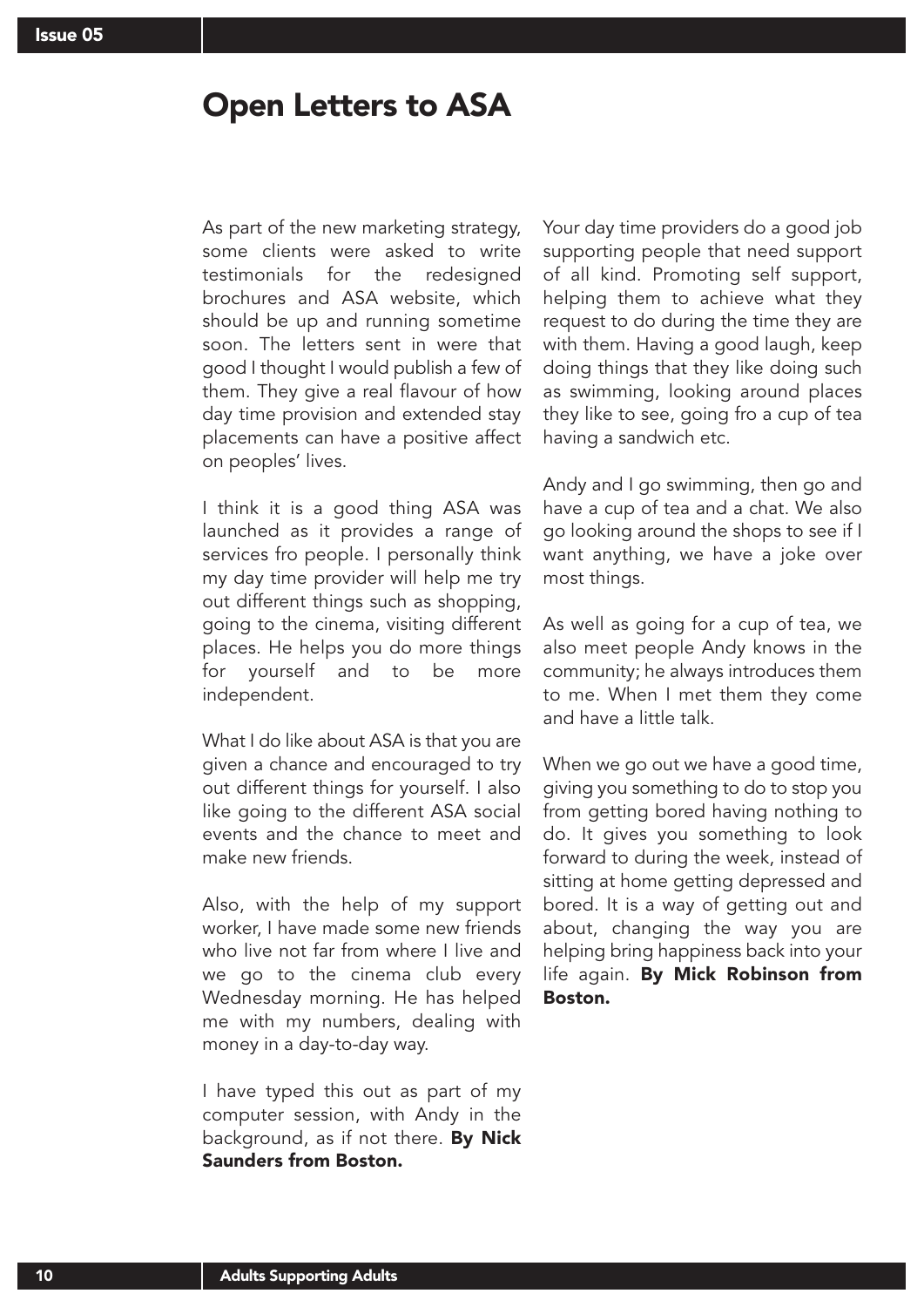

Hello, my name is John Ryan and I like living in Chapel St Leonard's with Elaine, Tony, Alan and Scrumpy the dog. I have been here about five years, when I had to move on as my previous provider was retiring. I like it when Sandi comes round, because if I need to, I get the chance to have meetings with Sandi and Iris my Care Manager and talk about any problems I have or how I feel. Elaine and Tony are very kind to me and help me work things out if I have been upset or fallen out with my friends.

I can now tidy my room and change my bed, I like taking Scrumpy for walks and helping Elaine out with things like hanging out the washing or popping to the shop for her. Elaine helps me learn new things but not too much at once, else I get frustrated. At the moment I am using the microwave to make cheese and beans on toast.

I keep busy by working at Seagull Recycling and at the local pub sometimes. If this gets too much for me I can have a break. Elaine and I go to the gym and car boots, Tony has helped me look into possible college

courses. I make my own list out to remind me to take my tablets and collect my prescriptions. Elaine and Tony check with me that I have remembered.

I go out on my own on the bus to Skegness and I like shopping for my CD's but I also now like the fact that I have saves some money. I have made lots of friends in Chapel who are always looking out for me. What I really look forward to are the holidays to the sunshine that Elaine takes me on. I have great fun and have made friends with the waiters and staff, I keep saving for next time!!! Sometimes I go to another family to have a change which I like as it is in Mablethorpe where I used to live. By John 'Boy' Ryan from Chapel St Leonards.

Why don't some of you readers send me a letter or email telling me what you get up to with your provider? Contact Dean on 01529 416270.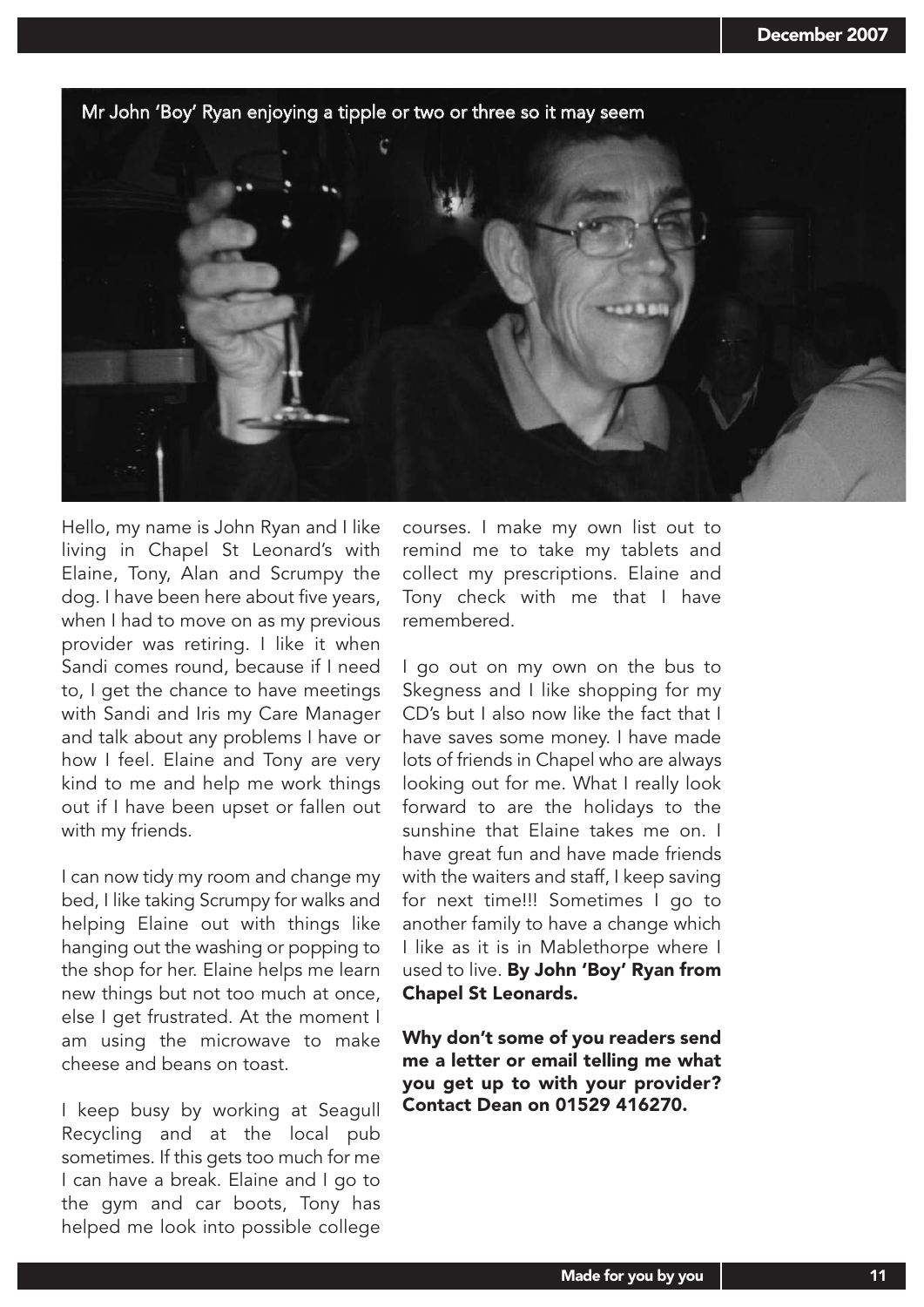### Exotic Pet Refuge

William Morrison from Deeping St Nicholas

Hi my name is William and I work at the Exotic Pet Refuge in Deeping St James. We look after animals that have been neglected or suffered cruelty. We have a variety of animals some snakes, alligators, skunks, wild cats, lynx, monkeys, a horse and a lama are just a few of them.

My favourite monkey is Harry, he's cute and I talk to him a lot. This is a picture of Diego, a lama who thinks he's a dog and licks my face to make sure I've had a shave. I'm good at my job and would like to work here all the time as I've made lots of friends.

(Our thanks to Helen in supporting William to send in the article)



William getting cosy with Diego the lama. I wonder what Diego is whispering to William? " Excuse me Wills' old chap….would you mind awfully popping over there and getting me that bail of hay for supper, as I'm rather peckish".

## Putting you in Picture

### Andrew Hawkes and clients from Boston

Quick update on the flying trips. I have contacted the support worker that gathered the booking details and he has been told to hold back on the booking until they have solved the contact problems. I will keep you informed and so keep Dean from nagging at me.

For all you lovers of the silver screen, who like value for money, a new concessionary cards is available from the Cinema Exhibitors Association, which entitles the holder to one free ticket for a person accompanying them to the cinema. An initial fee of £5 for registration is the only payment needed. Contact their email address: info@ceacard.co.uk for more information or tel: 0845 123 1295.

Another scheme available in Boston is at the Westend Cinema. On a Wednesday morning at 11am is the Sliver Screen Club. This offers a current film, free tea and biscuits plus a raffle for the cost of £3, what a bargain. Our last film was Harry Potter and The Order of the Phoenix, a good time was had by all, many of us dressed up fro the occasion. The club is also a good way for clients to mix and integrate within a mixed social setting. Philip, who I support, wanted to introduce a biscuit club and this has allowed him a role within the club. It's a win, win situation. Hope this info is useful. From Andrew Hawkes and clients from Boston.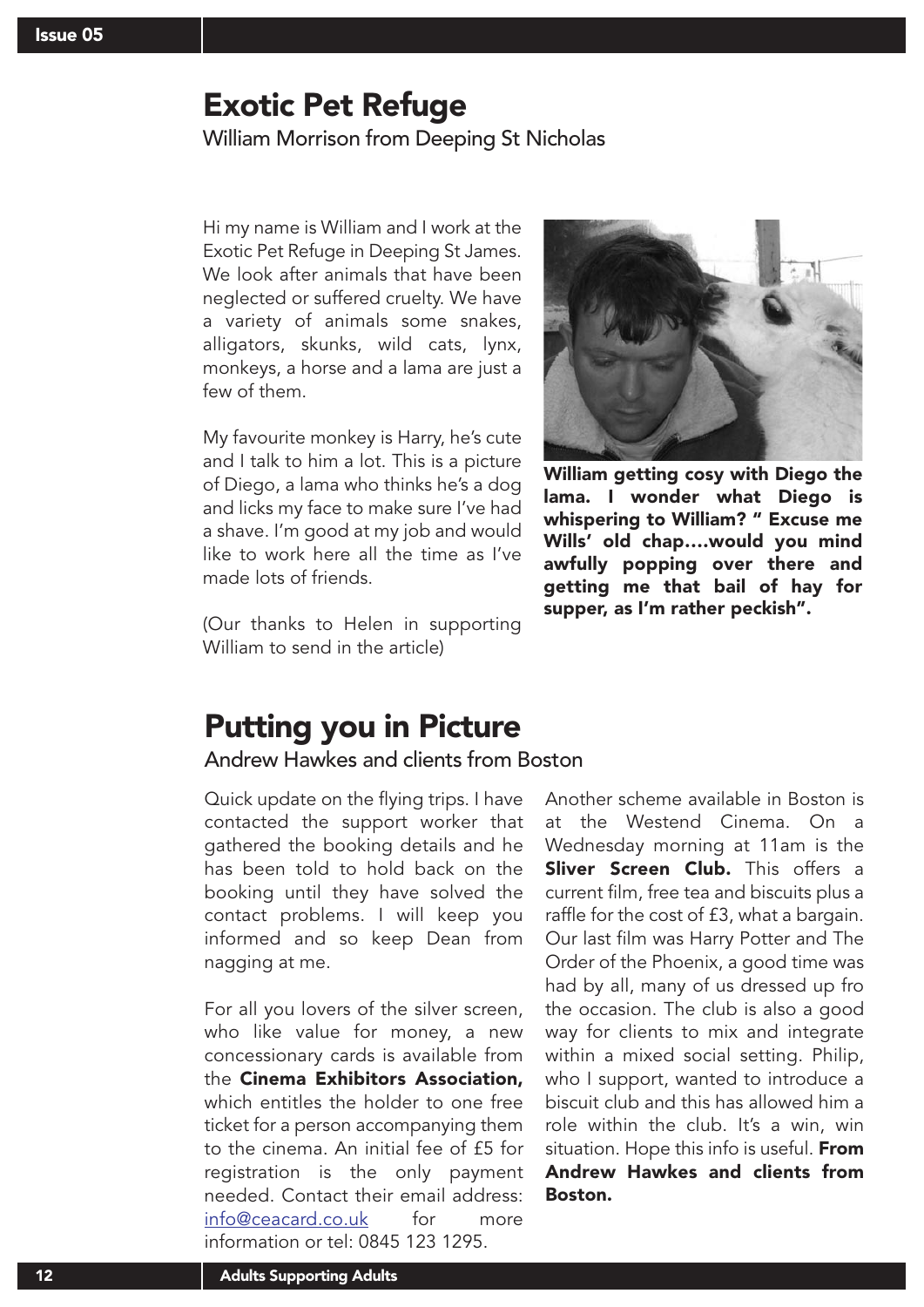### Poetry

Diane Everitt from Kirton near Boston

#### Poem on a Dolphin

A Dolphin is a big mammal that lives in the big ocean

The Dolphin is a free spirit of the ocean

Dolphins would not want you unless you are nice to them

They are happy to meet people and should be safe to live in the ocean

Big ships should not sail in the ocean because they are twice the size of the dolphins

The government should stop this soon because I like dolphins and I want them alive

Always and safe.

#### Poem on a Dog

Dogs are good animals to have because you can train them and take them for walks

You and your dog get good exercise and are good companions

You can give a dog a name; my sister Georgina has a dog called Lucky

She is so friendly to me

Lucky likes me because I give her treats and go to Georgina's house to play with her

I love Lucky because she is part of the family to us all.

#### Poem on a Daisy

A daisy is a small and yellow flower with white petals

And yellow in the middle

Grown in the garden, children like to go pick them

To make daisy chains and daisy crowns to go on wrists and heads

Little girls like to pick them for their mums and put them in little vases on window sills

When I was little and sometimes not very good, I would look through the window

I would love to see them in the garden growing with other flowers.

#### Poem on Sky and Stars

The sky is big and everywhere we go

It is blue and has white clouds and a yellow sun

The birds also fly around in the sky

It looks so peaceful when I look at in the daytime or night time

When the sky gets dark it looks like a big blanket has covered it over to rest until next day

And we have stars with all different names after our planets

We see them at night time and also the moon

We also see shooting stars we must wish on them

Stars are nice to look at because they sparkle and are pretty to see.

tle and sometimes not very good, I would look through the window

I would love to see them in the garden growing with other flowers.

#### Poem on Butterfliess

A butterfly is small and has beautiful colourful wings and they fly around in the garden

And they land on the pretty flowers because they are nice to see there

There are all different kinds of butterflies all over the world.

Butterflies are so happy when they are flying all around the garden

Because they look like they are at peace in their special garden

We also have a butterfly park and I like all butterflies because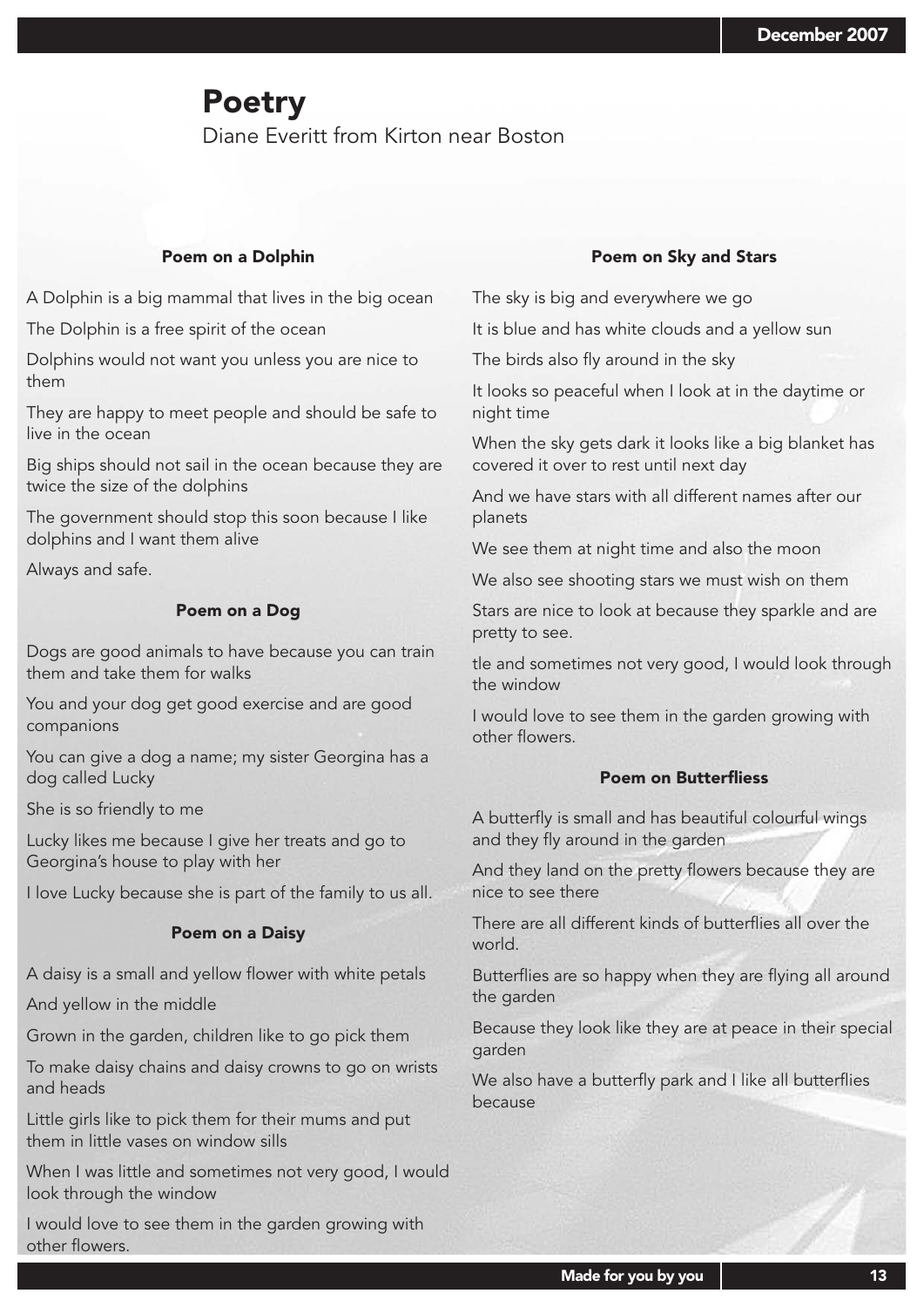# Reminders / Requests from Sleaford Administration Team

Can providers when sending in timesheets/invoices/claims please ensure that the correct postage is used. With the new postal charges brought in by Royal Mail post is now charged according to the WEIGHT and SIZE of an envelope. The basics of this are:

### Letter 1st 34p or 2nd 24p

Max dimensions Length 240mm, Width 165mm, Thickness 5mm (roughly the size of an A4 sheet folded in half). Weight upto 100grams

### Large Letter Price ranges from 1st 48p to £1.42, 2nd 40p to £1.20

Max dimensions Length 353mm, Width 250mm, Thickness 25mm (roughly A4). Weight range from 0 - 750grams

Anything over this is classed as a PACKET OR PARCEL.

Can Day Time Providers please make sure they complete Box 7 on their timesheets for all hours not completed. Also that timesheets are sent to ASA, Railton House, East Road Business Park, Sleaford, NG34 7EQ to arrive by the  $2<sup>nd</sup>$  of each month. If Day Time Providers move house or change their bank details they must inform HBS Payroll directly, ASA cannot do this on their behalf. Any changes should be sent to HBS Payroll, Mill House, Brayford Wharf North, Lincoln LN1 1YT.

The mileage rate for Extended Stay, Respite and At Home Day Service

Providers is 40p per mile. We have been receiving claims with 45p per mile on them.

Please find below the remaining invoice and supporting people payment schedules for the year to 31<sup>st</sup> March 2008.

### Invoice Schedule

| Period<br>Covered     | Invoice Due I<br>in Sleaford | Payment<br>Due by |
|-----------------------|------------------------------|-------------------|
| 14.10.07-<br>10.11.07 | 14.11.07                     | 19.11.07          |
| 11.11.07-<br>08.12.07 | 12.12.07                     | 17.12.07          |
| 09.12.07-<br>05.01.08 | 09.01.08                     | 14.01.08          |
| 06.01.08-<br>02.02.08 | 06.02.08                     | 11.02.08          |
| 03.02.08-<br>01.03.08 | 05.03.08                     | 10.03.08          |
| 02.03.08-<br>29.03.08 | 02.04.08                     | 07.04.08          |

### Supporting People Payment Schedule

| Period<br>Covered | Payment<br>Due by |  |
|-------------------|-------------------|--|
| $15.10.07 -$      | 15.10.07          |  |
| $11.11.07 -$      |                   |  |
| $12.11.07 -$      | 12.11.07          |  |
| 9.12.07           |                   |  |
| $10.12.07 -$      | 10.12.07          |  |
| 06.01.08          |                   |  |
| $07.01.08 -$      | 07.01.08          |  |
| 03.02.08          |                   |  |
| $04.02.08 -$      | 04.02.08          |  |
| 02.03.08          |                   |  |
| $03.03.08 -$      | 03.03.08          |  |
| 30.03.08          |                   |  |

"And if you don't do as your told, you'll have me to deal with" Toni the Head Admin Honcho....learning to do joined up writing.

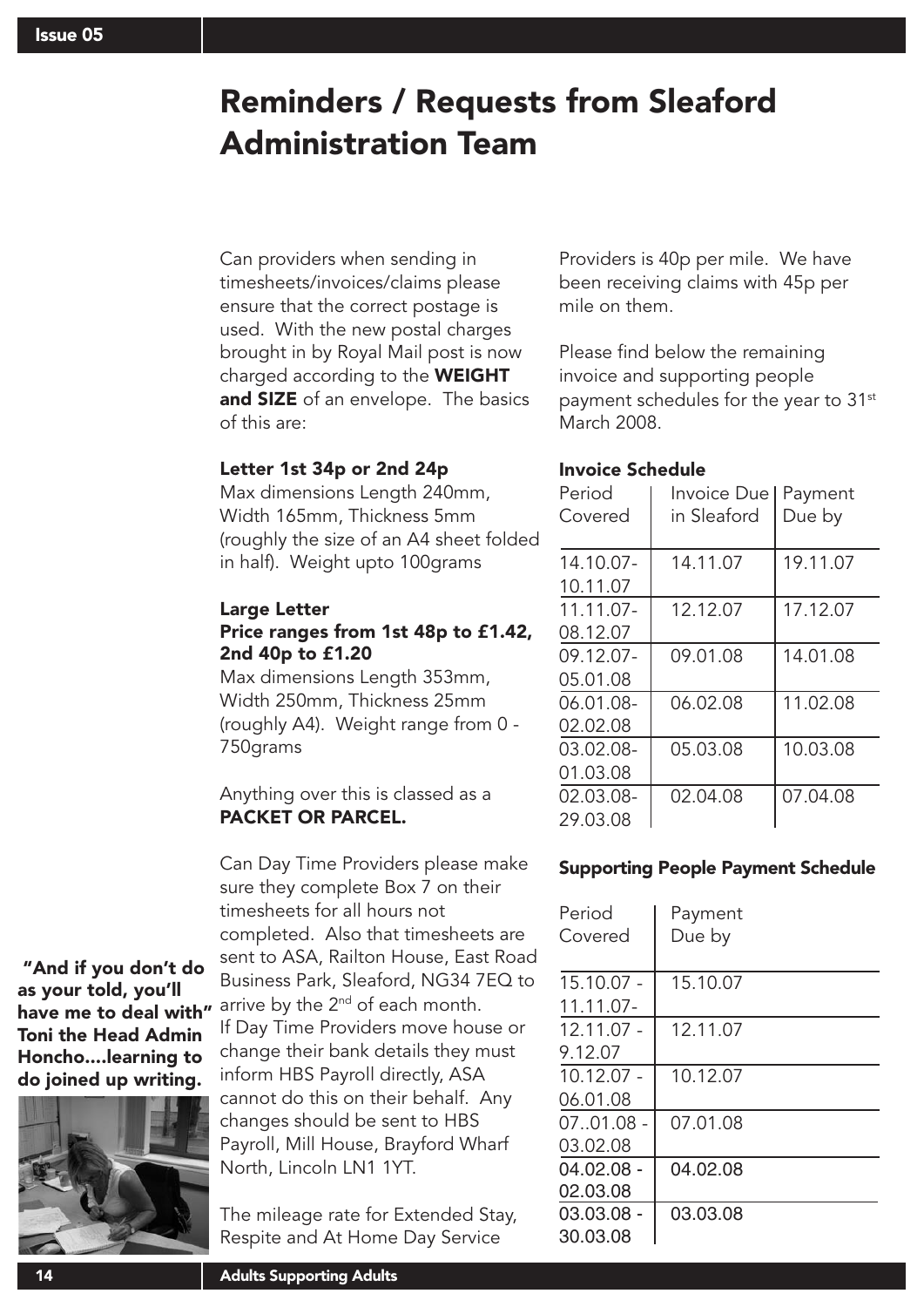## Louth and Boston Area

Well folks would you believe we are at the end of the year. A lot of changes have happened, especially the latter half, with new faces and new ways of working being the order of the day. I must thank you all for the way you have taken this in your stride, and myself and Lisa Spencer have been made to feel very welcome. I've near enough met everyone; however there are still a few of you out there that I still have yet to make your acquaintances. In both areas we have received lots of positive feedback regarding the way things are progressing and I hope we can continue this.

I have a few plans for the coming year, one of those being to try and arrange some social events in the area for both clients and providers. The Jigsaw groups for clients are already well established in the Lincoln, Gainsborough and Spalding areas. We usually meet up a few times a year at a café or a pub in the early evening and have a pint and a meal. It opportunity for everyone to come together and have a laugh, as well as bring articles for the newsletter if they so wish.

Also in the Lincoln and Gainsborough area there is a very strong provider group with nearly 30 people attending this years Christmas party. Throughout the year, the group arranges a summer bar-be-que, tenpin bowling, visits to garden centres etc and coffee mornings. Again, this is something that I would initially like to get up and running, but then for you as providers to take the reigns. I have already had some interest but if there are anymore providers out there who want to help set things up then please give me a call on 01529 416270. I know our area is big and we would possibly have to split things in two, but because of all the new providers joining the scheme I really would like to create a sense of togetherness. Have a Merry Christmas and a Happy New Year. Dean Barnshaw

## Provider Forum

If you are interested in joining the provider forum or whether you just want to highlight issues relevant to being a provider be it extended stay, respite, daytime provision or at home day service, then why don't you contact the following representatives in your area.

#### Steve Hayes

1 Church Road Boston PE21 9LW Tel: 01205 361102

### Dave Harrison

Hill Top Cottage Middle Street South Carlton Lincoln LN1 2RW Tel: 01522 730923

#### John Smith Hawthorns

Main Road **Saltfleetby** LN11 7TI Tel: 01507 338358

### Helen and Ian McDonald

The Cottage Blue House Farm Deeping St Nicholas PE11 3DH Tel: 01775 630610

#### Janet Baker

Gierudach Cottage Roman Bank Saracens Head Holbeach PE12 8BB Tel: 01406 422466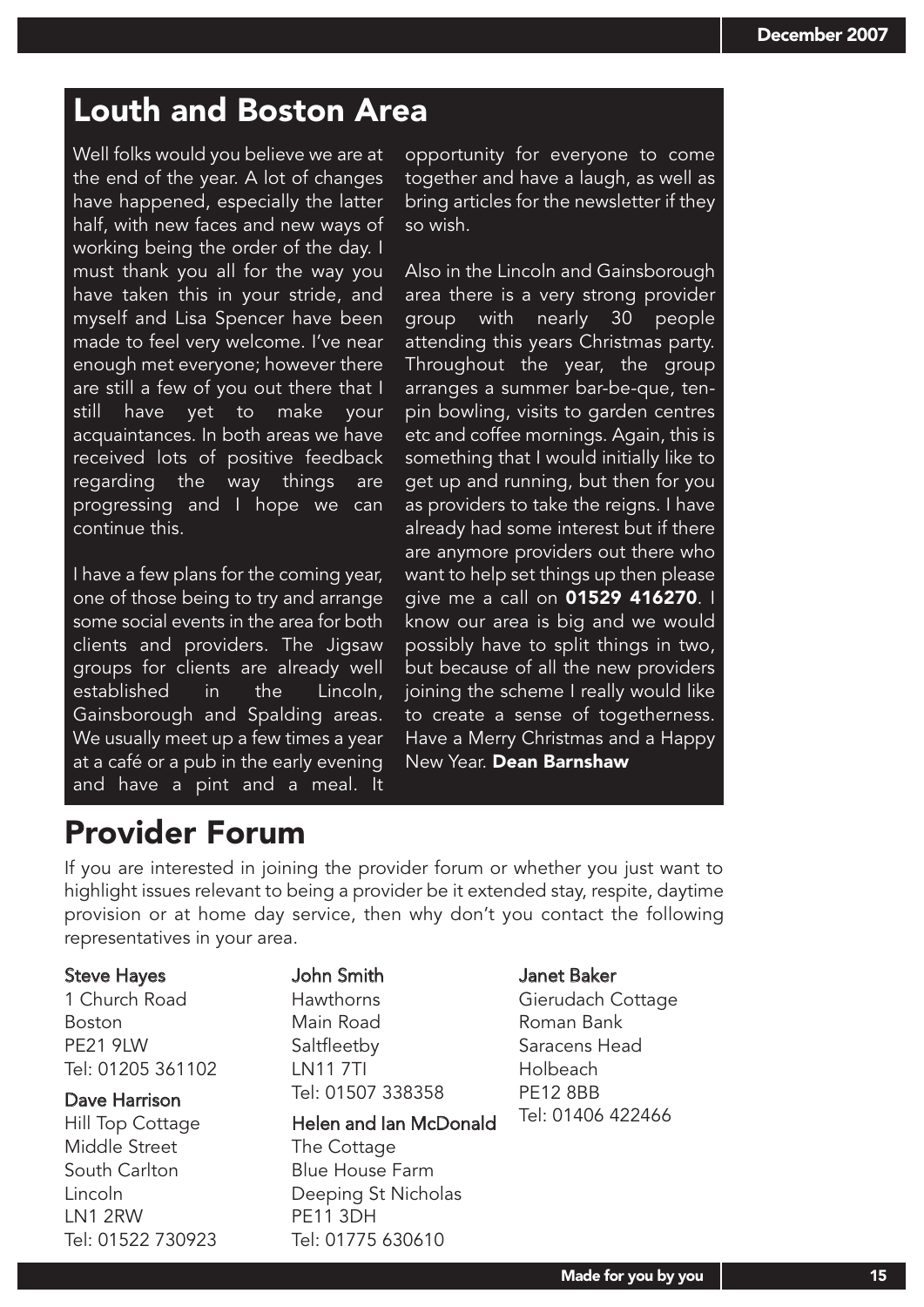## Provider Profile - Mike and Marion Wilkinson from Gainsborough

My name is Marion Wilkinson and I live in Gainsborough with my husband Mike. We became ASA members back in 1990, when it was then known as Adult Placements. This was a follow on from fostering, which we had been involved with since the 1960's.

We had two boys staying with us under the old fostering scheme, which was then transferred to the old style adult placement. This continued for many a happy year, until one of the boys decided that he would like to be more independent, and he went his own separate way. We are still very much in touch and he comes to visit us.

We are still with ASA, and the other boy is now a 32 year old man living with us. We have been known to help out when needed for the past three years or so, with short term placements for two or three weeks. This is depending on the person who is waiting for a long term placement or a flat.

Adult Placements/ASA has changed over the years. There is now a lot more training etc, we get to know other carers within the group and we meet socially at bowling alleys, coffee mornings, BBQs, Xmas parties, and general get togethers. It is not all hard work and we do get a lot of support from ASA itself.

You get to know a lot of carers and ASA staff by name and if you need help of any kind, you can ring the office and ask for the individual bv name. They know who you are talking about, as we have all met at sometime.

I do enjoy all the training we do and we can either have a good moan or a good laugh together. I did not think I would like all the learning connected with the courses we have to do, as I am getting on a bit, but I manage okay.



A picture of Mike and Marion "Home Sweet Home"

## Profile on Doug Rawlinson - Director

Just After service in the RAF as a flying instructor and a further fifteen years managing medium sized industrial businesses I trained as a social worker, developing a special interest in Mental Heath and Learning Difficulty issues. Twenty three years followed in Hertfordshire and Lincolnshire, mostly in social work team management, and included becoming an Adult Placement 'panel' member, here, from the inception of this service. Retiring in 1996, I was fortunate to have the opportunity to continue association with this service as a volunteer, which happily continues to this day along with interests in other charities and in football, France and the arts.

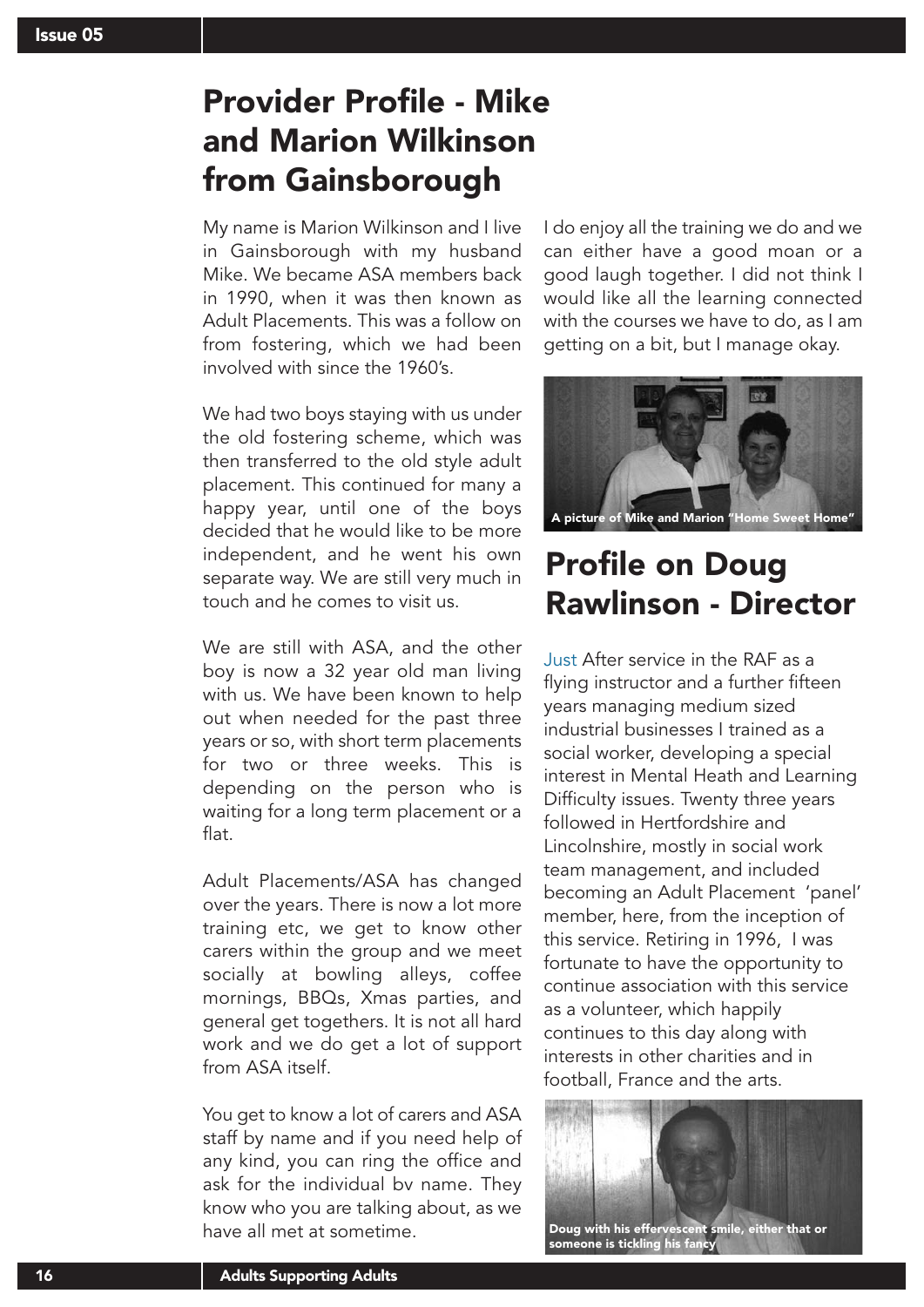## The Friends Group

Brenda Simpkins from Spalding

Sue and Alan Browne are long time providers for ASA who live in Spalding and who four years ago started a group on a Sunday afternoon called Friends.

FRIENDS group is a voluntary group for people with learning disabilities who have a Christian faith and who want to meet together to worship and grow in their faith alongside their friends and at their own level of understanding without a lot of Christian jargon. We use Makaton signing during the meetings.

The group meets every Sunday afternoon at the Baptist Church (3.15pm to 4.30pm). the meeting is lively and interactive and afterwards there is social time with drinks and biscuits. There are 25 people regularly attending and 4–6 who come along to help with the running of the meeting. FRIENDS make a yearly trip to Spring Harvest at Skegness where we use of the Butlins site for a day. FRIENDS regularly have social meetings where we have buffets and do art and craft.

We have a Christmas meal together every year and finish the evening with Karaoke.

We are supported by Prospects, a nationwide charity which provides lots of services to people with learning disabilities. Prospects help Churches to set up groups nationwide and run training courses for the group leaders, helpers and members. The group recently had a Makaton training day. This day was attended by most members of the group as well as people from the local area. A certificate was provided to each person attending at the end of the day.

The people who attend regular FRIENDS meetings help with the running of the group in lots of ways, i.e admin, catering, and setting out and clearing away at every meeting. A minibus is provided for people who need transport. FRIENDS is supported by Spalding Baptist Church. Friends is run by Sue and Alan Browne who can be contacted on 07958 672183.

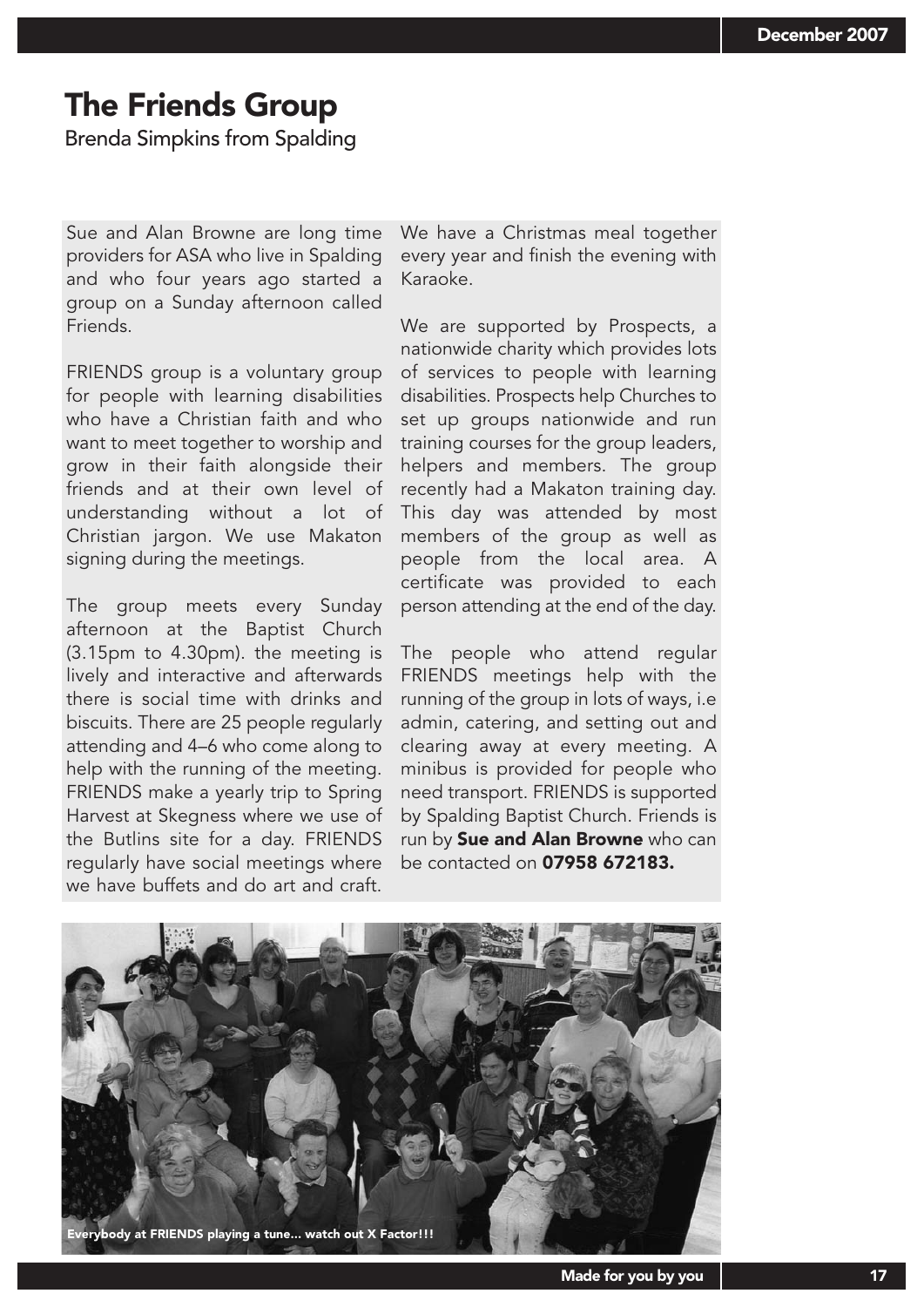## Profile on Day time Provider

### Andrew Hawkes



'The very talented Mr Andrew Hawkes'

Hello, my name is Andrew Hawkes, a day time provider based in Boston under the leadership of our illustrious manger Dean Barnshaw. He suggested I do this, so his wish is my command.

I started life in London in 1955 and was educated in Sheperds Bush. From school I fell into painting and soon discovered a skill and liking for it. This led me to higher education, where I obtained a BA Degree in Design and Illustration at Kingston School of Art and Design. From my degree show I was offered a position at the Royal opera house and later, one within a News Paper Group.

Due to family commitments I moved to Lincolnshire and explored the option of working within the special needs community. I was offered a job as a craft instructor at an educational centre based in Horncastle and it was from here that I joined ASA in 2001. I saw the job advertised and was curious about its role within the community. I liked what I saw and a life long interest was fulfilled. The work is challenging and relies upon using your inner skills when dealing with situations which can affect an individual's life. It's a job that has an affect.



'A picture of Sandi about to demonstrate how to use a water cooler'

Believe it or not I have a very full home life, I live with my partner of 30 years, Barry, and dwell in a lovely 20 year old cottage near Horncastle. I have an interest in collecting old toot, my house is a bit like Steptoe's. It's an interest passed down from my mum. Other hobbies are swimming, music, and dabbling in writing and illustrating children's books. I think I've gone on long enough, see you.

## Profile on Louth Area Supervisor

### Sandi Rance

Well, what about me as a person? Someone once said "Once heard never forgotten"! Yes – I know I can talk for England, I hope this just shows the true passion I have for a job well done!

I am married and have a daughter aged 19. When not at work I offer support to ageing relatives. I enjoy looking after my home and garden (a lot of which comes down to me as hubby loves golf and his motorbike!). Eating out with friends and a good glass of wine or two are also enjoyed.

In warmer months I like to get away in my caravan to enjoy the outdoors and some walking (not too hilly, I am allergic to them!). The odd easy-jet flight to a week of guaranteed sun also goes down well too.

I joined the Adult Placement Scheme in July 2002 as the then named Community Care Officer for the Louth/Horncastle/Mablethorpe area during which time the service was in transition to become what we all know as ASA Lincs when my job title changed to Area Supervisor.

Gosh what a long way ASA, it's providers and clients have come since then, particularly in relation to policies, procedures, risk assessments and CSCI registration all of which are often the pain of my working day but really do promote us on a truly professional service. I know in my area we have many dedicated providers who clearly see their role as a vocation as well as employment.

Let's all keep up the good work, Best wishes, Sandi.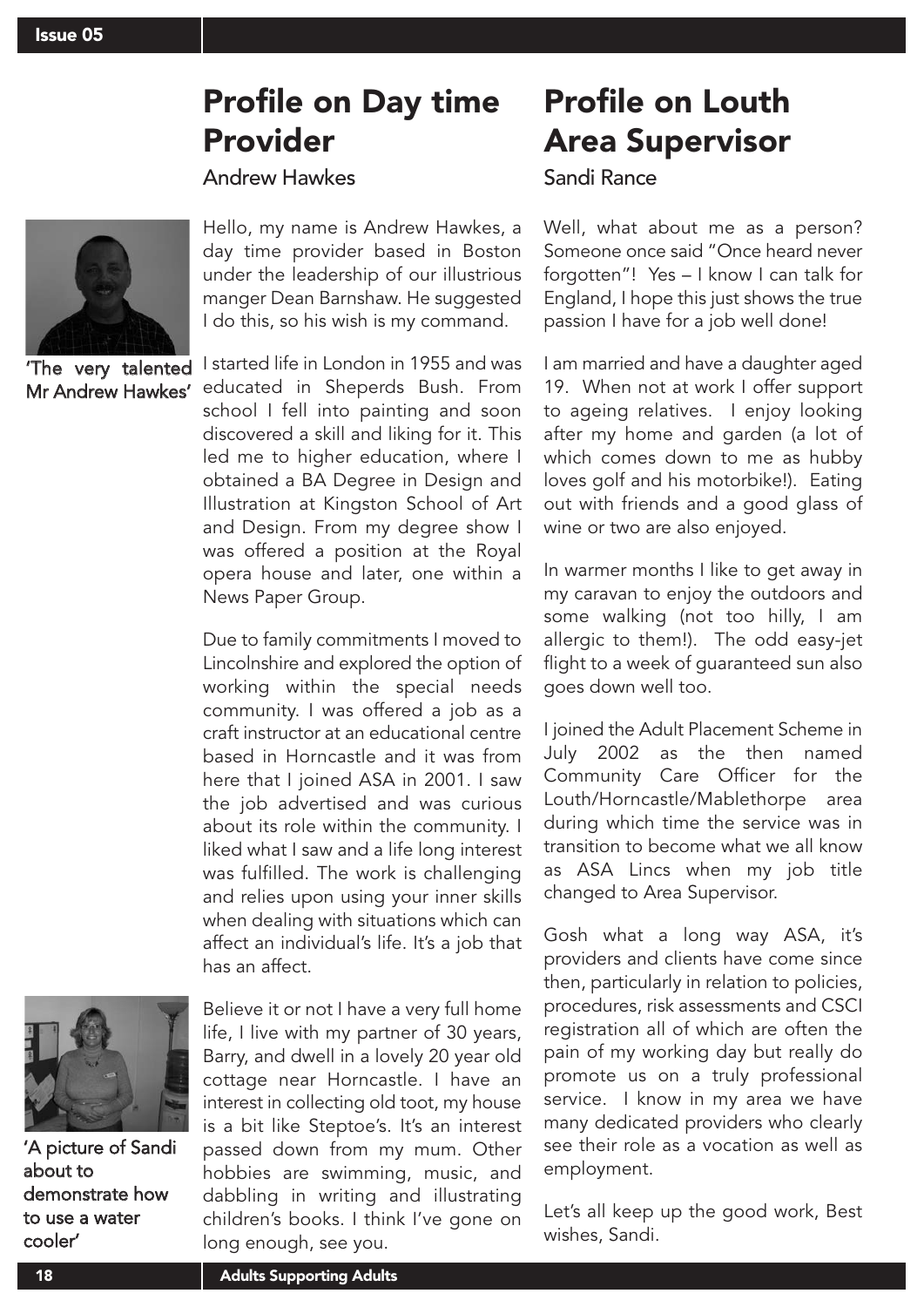### Picture Presentation

Mick Robinson from Boston

ASA didn't know until recently that it had an artist in its ranks, and a fine one at that to. Mick Robinson recently presented a picture entitled 'Waterfall' to the scheme as a big thank you for the support he receives through day time provision. Needless to say we were overjoyed, so we had a bit of a shindig to thank Mick for presenting the painting to us. I must add at this point Jayne Morton did not sort out the buffet this time, so luckily we were not subjected to any 'Badgers Arse'…sorry 'Creek' red wine.

Below is a copy of the letter Mick read out at the presentation

I had a serious illness so had to stop working. I got bored and did not know what to do. So I tried having a go at putting a jigsaw together, but I soon got bored of doing that. Next I had a go at reading a book, but I forgot sentence after sentence and got bored at doing that. So I thought I would have a go at drawing and painting. I could not draw or paint while at school, but to my surprise I could draw and paint better than I thought after my illness.

I drew birds, animals, and cartoon characters and painted them as well. Andy, my support worker, informed me about water colour painting and a course that was available at Black Friars, a place in Boston that taught you how to paint with water colours. So I went along and gave it a try, I really liked it, so I took the hobby up. I was not very good at first but with taking the lessons I improved. So I also started painting at home. I liked it so I took it up as my hobby. It surprised me how

quick I improved and now I paint pictures I think are worth looking at.

I put four of my paintings in an exhibition at an Arts and Craft Show. Two of the paintings I painted at home and the other two were painted at my Blackfriars Art Lessons.



Mick (he really is smiling…no really) with Trixie at the presentation.



Dawn trying to look intellectual by browsing through Mick's art portfolio.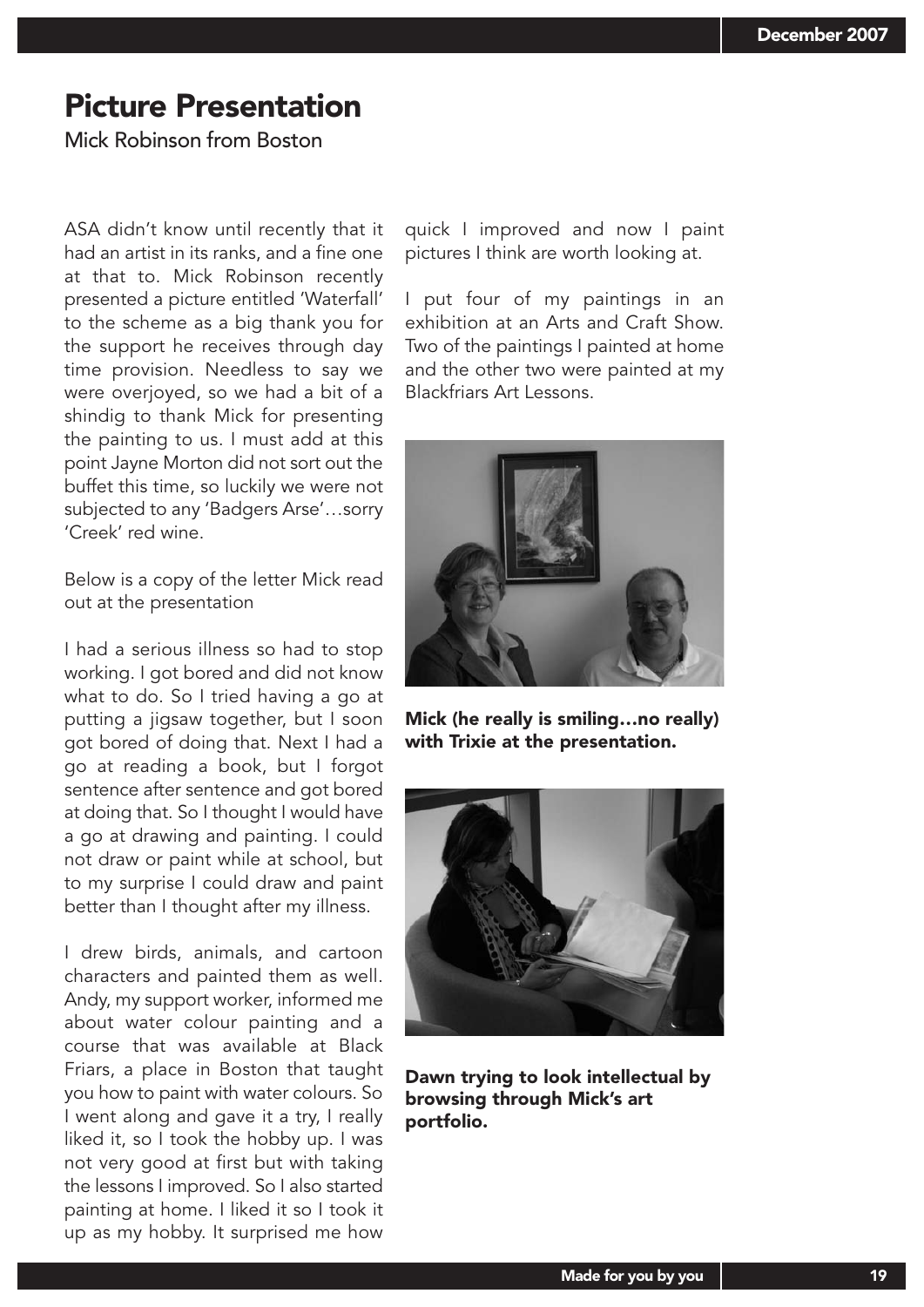### To Avenge the Father

By Ronan Strobling at the official launch

Canutes Pub in Gainsborough was the venue of choice for the official launch of Lord Grant Robinson's first published novel.

Attended by clients of the Jigsaw group, providers of scheme and the Lincoln and Gainsborough Team (Dawn, Karen and Vanessa) the turn out was excellent. ASA's new respite manager Richard also made an appearance, the pub was swamped.

Ronan Strobing is the name Grants has chosen to use for his first novel, which if you look closely is the clever use of Grants name all jumbled up. The book is available for purchase on-line at amazon.co.uk or copies can be ordered through Grant via his email address; grant137@hotmail.com.

Competitively priced the book will be of great interest to a broad range of readers, but to tickle those taste buds here's a quick summary …………………………….

Matt Forrester is a man on a mission. His father died in mysterious circumstances in WORLD WAR II and Matt is determined to find out why.

Travel with Matt as he battles a conspiracy of silence and deadly odds to learn the truth.

Dedicated to his day time provider Stephanie Tomms, Grant stated that despite the book being hard work to write he thoroughly enjoyed the challenge, so much so that his second novel is currently underway.

ASA wish to offer Grant the best of luck in both the sales of book number 1 and the completion of book number 2.

Watch out JK Rowling.

(please note mature readers only due to the adult content within parts of the novel)



Grant at the launch of his book with day time providers Nigel and Stephanie.



Dawn with Mark Harvey at the book launch, nothing funny to say…..just a lovely photo.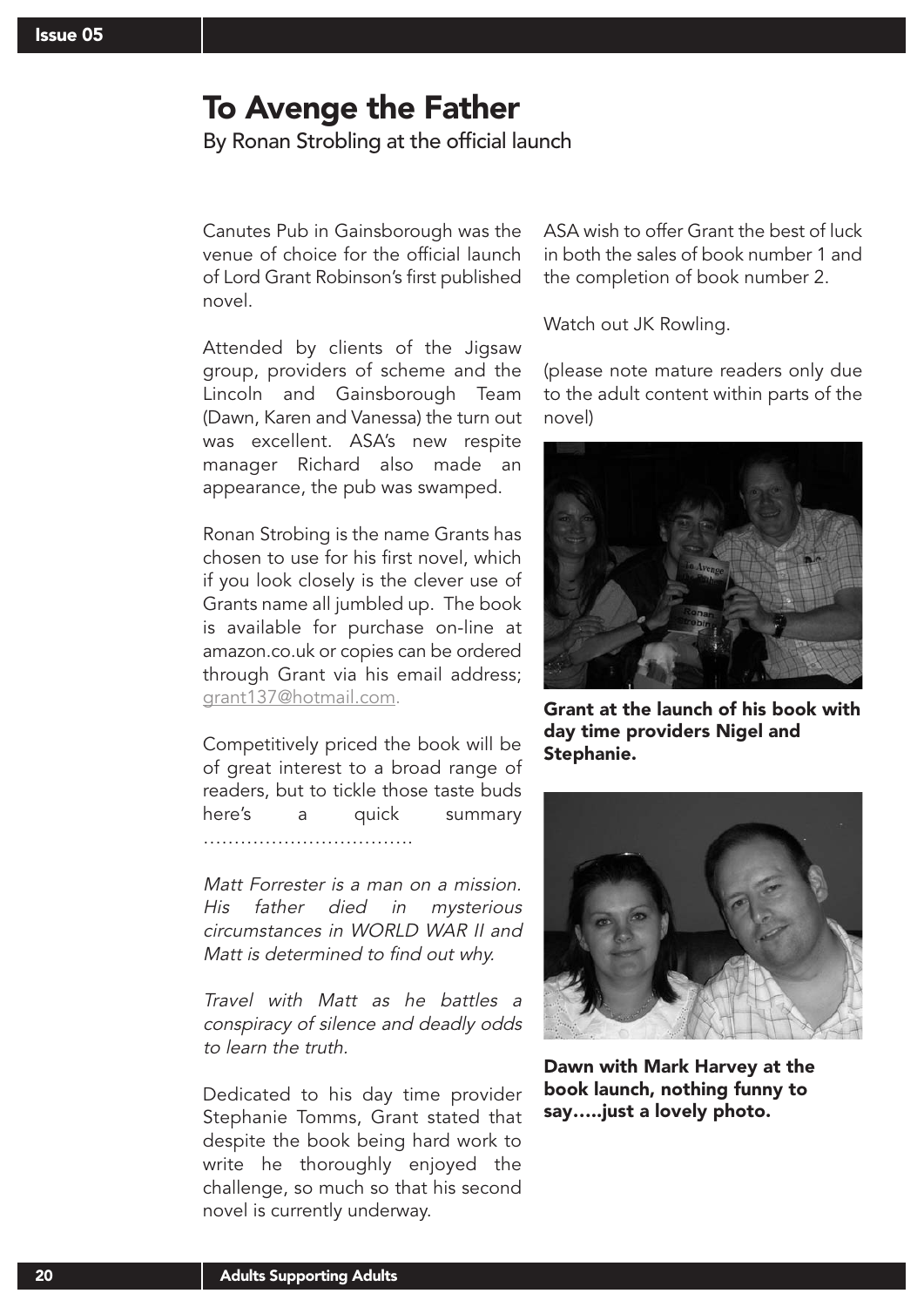## NAAPS Carer Holiday and 'Caring for the Carers' Event

24th - 28th September 2007



All the group having fun in the bar again…………. where else!!!

This year saw the above annual event being held at Combe Haven Holiday Park, St Leonards-on-Sea, Hastings, Sussex. Collecting Sally Wilson on route to this event, Richard Brown-Warr with Sally's local knowledge, plus map and route planner managed to negotiate all the obstacles set before them and arrived safely at the venue.

Having located our caravan accommodation, which was perched half-way down a hillside, with a beautiful view of the local landfill site, we settled into the tasks at hand. From this location we ventured forth each day climbing the side of mount Combe Haven to reach the amenities and our fellow participants.

The programme of events for the carer's covered a plethora of topics such as The Mental Capacity Act – what it will mean for Adult Placement and What is NAAPS doing and what do you want NAAPS to do? There were also workshops on, Knowing your benefits, Placement Fees and Conditions for Carers – What is good practice? and You and Your Scheme – partnership or conflict? How to make it work.

Whilst the carers attended the various presentations and workshops Sally and I were happily assisting to entertain clients from different parts of the country. We met some excellent swimmers who enjoyed the waterslide as well as the pool, and whilst I was enjoying a paddle and a splash around, Sally was mastering the pitch and put course with the budding golfers. Nature rambles within the nearby nature reserve were popular, as was the chance for the budding pop stars to exercise their vocal chords in the karaoke caravan. For those that were seeking solitude, peace and quite there was also the board game and art caravan.

Evenings found the majority of the holiday goers meeting at what was one of the most popular activities, the show bars, where some good entertainment was found and alcohol flowed for those who required it. Although it was a tiring week we both enjoyed it, especially as we had both made many new friends and brought away with us some nice memories.

Article by Richard Brown-Warr Respite Manager.

Richard looking the worse for wear after a pint of coca-cola…steady sailor!!



Made for you by you | and the state of the 21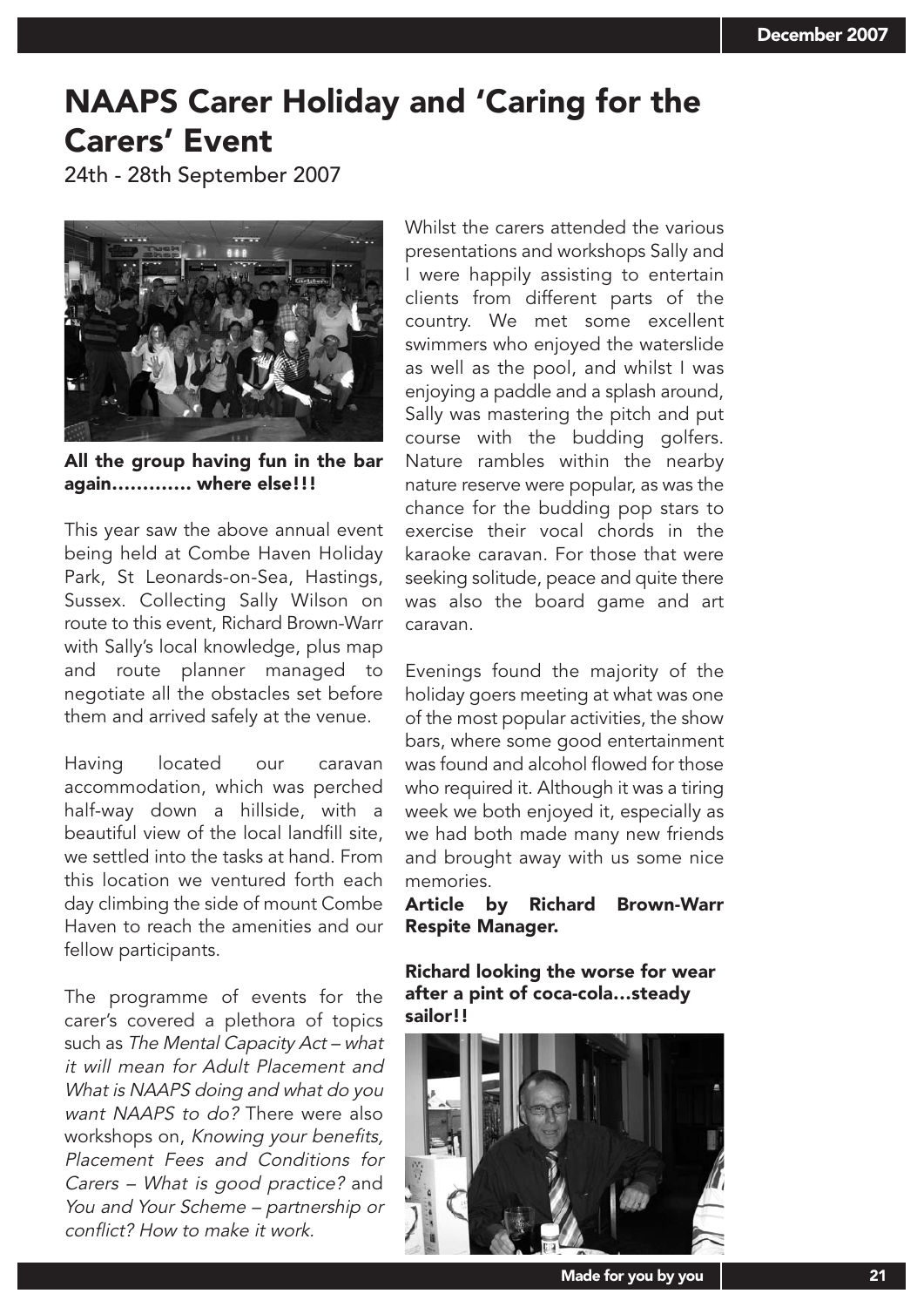## Grantham & Sleaford Bowling Night Out

The Grantham and Sleaford area DTP's, Extended stay/respite providers their clients and family members got together to meet each other and have a game of bowls. As the area has been expanding it was felt that this was an opportunity for new providers and clients to meet.

The evening was a great success, with lots of good humoured rivalry, Peter Fielding (an excellent bowls player) allowed Jackie Quant to be on his team as it was felt that due to his experience he needed a handicap, Sharon Thacker captained the other team, who said they were the A team, something the

other team fiercely contested. Due to ASA staffs lack of experience and coordination the teams allowed them to keep the barriers up, and everyone was impressed by the way Jackie bounced her balls off them to knock down the skittles. All providers and clients played an excellent game, which resulted in Sharon's team winning, (but only by a small margin and they had more players, and Jeanie cheated!). It was lovely to see members of the extended stay providers families, and it made the evening good fun and it is hoped that a similar event will be organised in the future.'



The Winning team managed by Sharon…Cheats and Blaggards, the whole lot of them (Jackie's words not mine).



"Yes Jeanie pick a ball any colour and then you roll it at the pins down the lane"



Okay then guess who lost…Jackie and company? Cheer up folks it's only a game.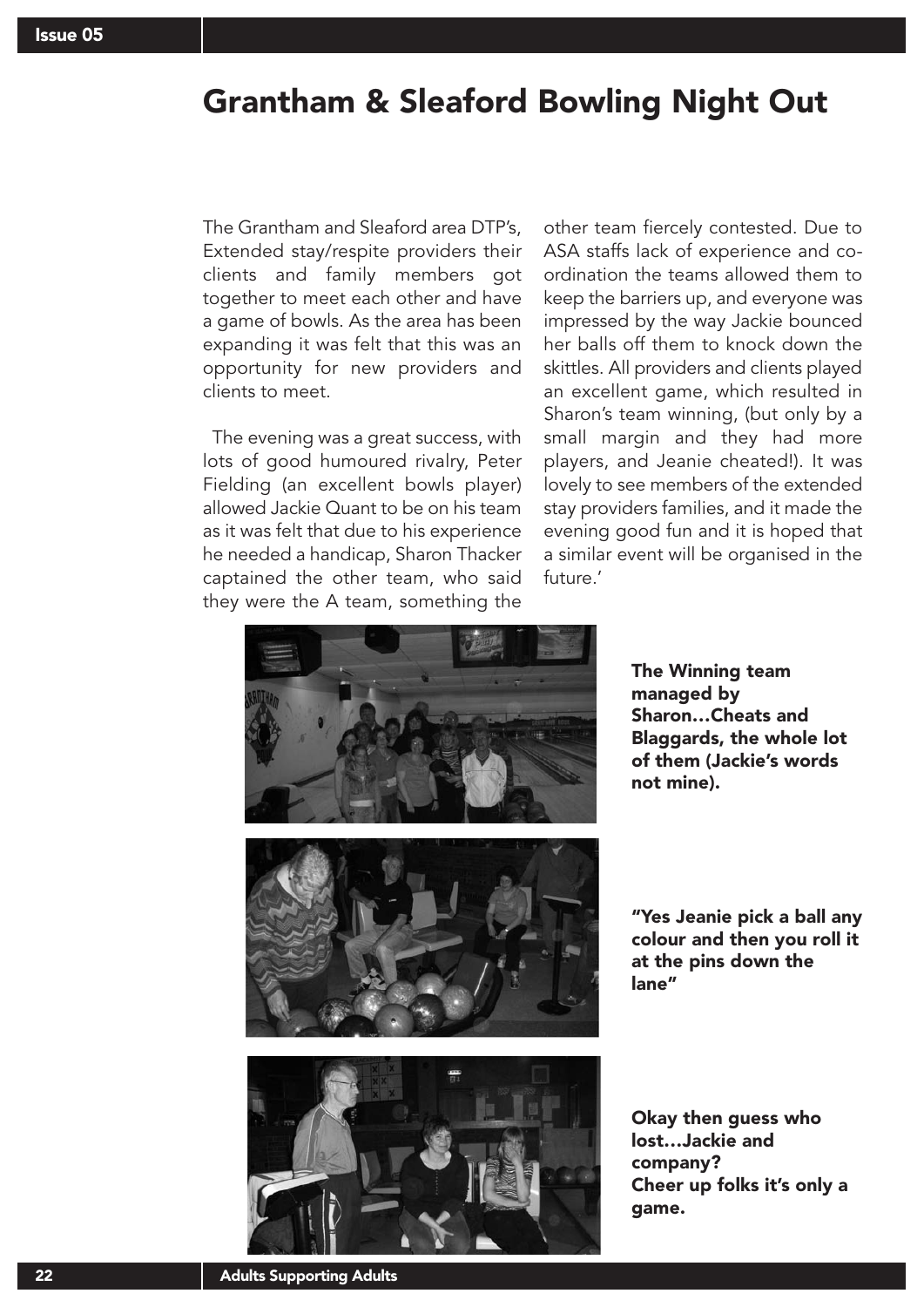## The 3rd Birthday Party



The Boston Blues Brothers and Sister – Andrew Hawkes, Mick Robinbson and Lisa Spencer



Jayne auditioning for the part of Hostess with the Mostess on 'The Price Is Right'

Well wasn't it a lovely day, everyone had a smile on their face from the moment they walked in, to the moment when they left. The last time I saw so many smiling faces, Steve McClaren had just taken over the England job. From staff to providers and from clients to directors, it was great to see how committed to the scheme we all are. The day was kicked off by Deborah Develin from Skills for Care, who told us how brilliant ASA are, as if we didn't know already, but also to sing our praises about the Co-Worker groups. Trixie was compere, directing the day's events in which she launched the new logo and brand for ASA. No comments about the technical glitches please, but who was that man? Next, John Smith gave a talk about the provider forum. Well done sir, couldn't have been easy standing in front of all of us. Everybody made a real effort to dress up, unfortunately Jayne thought it was fancy dress and came dressed as a French Maid, only joking…..not. We then had lunch provided which was lovely, plenty to go around, a few even returned for seconds, naming no

names …..Spencer and Nick, we saw you.

Afterwards, Jacky Smith (our thanks to her for allowing us the use of the venue) and Keith (all the numbers) Phillips oversaw the Raffle, again not a bottle of Badgers Creek in sight. I take it no-one wanted the toilet set as it was the last prize to go. The day's proceeding were brought to an end with a rousing rendition of the 'Twelve Days of Christmas', with Table One squealing 'partridge in a pear tree' the loudest. Unfortunately, we have just received a bill for twenty three broken panes of glass, so bang goes the free wine at the staff Xmas party.

I'm sure everyone went away from the day with a warm glow in their hearts and a very positive feeling about what ASA has achieved in the last few years, as well as looking forward to the future. It was a wonderful day of celebration and long may it continue. So pretty please Trixie, let's pencil in a date for next year again?



'The Four Musketeers' from left to right: Spencer Hemstock, Nick Hand, Nick Saunders and Mike Ward who wins best beard competition.



'And for my next trick' Deborah Develin about to pull a rabbit out of the tin.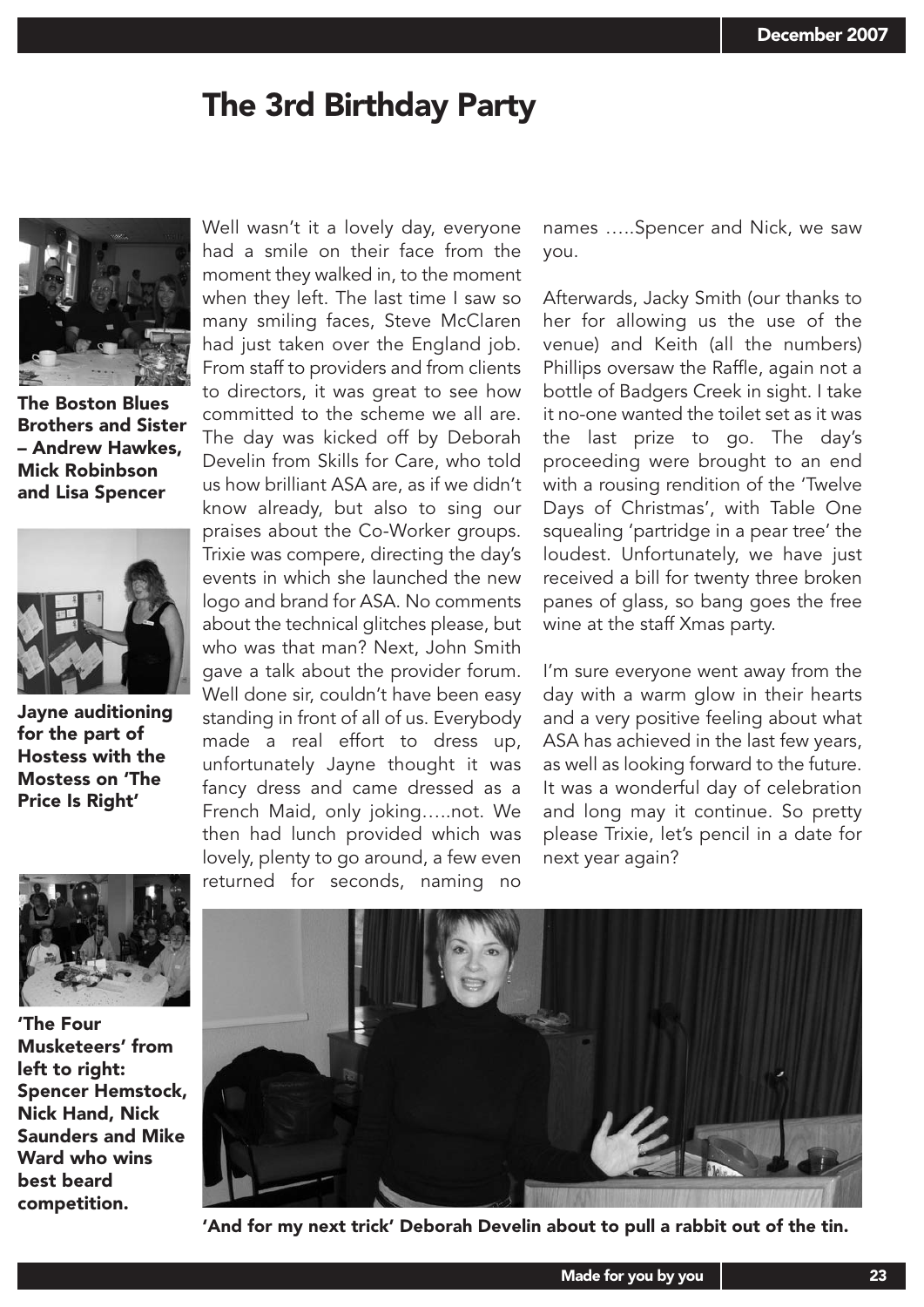## My Respite Adventure

Sam Jervis

#### Sunday 23rd September

This evening my parents took me to Nigel's house. As we pulled in his drive my mobile started to ring. It was Nigel wondering where I was because he was at my house. We then waited in the car outside his house for his return. I stayed at his house for the night.

#### Monday 24th September

After breakfast me, Nigel and Mark got ready to go to Butlins in Skegness. First of all we had to take Nigel's cat to the cattery at Willingham. When we arrived at Butlins Nigel went to sign in and to hire a wheelchair for me to use for the week. Me and Mark waited in the Skyline until Nigel had sorted our accommodation. In the meantime me and Mark watched a show. When Nigel returned he showed us our accommodation. Our accommodation was at 9 Oyster Bay which is a self catering accommodation. For tea we had Fish and chips followed by ice cream from Burger King. Afterwards we decided to go on the arcade machines (we went into the arcades everyday). In the evening we went to the cinema to see Room 1408. This film is about a man who stays in hotel in room 1408. After the film we went to a pub called the Sun and Moon for a drink before going back to the apartment. Me and Nigel had another drink before we went to bed.

#### Tuesday 25th September

We had breakfast each morning before leaving our accommodation. First of all we went to the funfair. We went on the dodgems, the horses and a simulator ride. In the afternoon went to the Centre Stage to watch 'Let's Get Ready To Rumble Butlins Super Slam Wresting' which we enjoyed. When we left Centre Stage we went back to cinema to watch Simpsons the movie. In the evening we went back to Centre Stage to watch a family game show called Bog Standard. After the show we went into Reds (which is another entertainment venue) to watch a Kylie Minogue tribute concert. Afterwards we returned to our apartment and had a drink.

#### Wednesday 26th September

Today we decided to go into 'Splash' to go Swimming. The swimming pool is divided into different sections. I enjoyed my swim especially going through the rapids. After swimming Nigel took our things back to our apartment. Me and Mark went shopping for cakes and a newspaper. For tea we went to Papa Johns to have a pizza. In the evening we went into Centre Stage to watch a tribute to the Spice Girls which was called The Spice of Life. Then we watched King Meets Queen which was a tribute to Elvis Presley and Freddie Mercury.

#### Thursday 27th September

Today we decided to go swimming again. Afterwards we did the same as Wednesday where Nigel took the things back to the apartment whilst me and Mark went to the shop. When we had something to eat and drink we went back to the Funfair. We went on the dodgems, horses, simulator and me and Nigel went on the Go-karts. For tea I treated Nigel and Mark to a meal and drink in the Sun and Moon. After tea we went for a game of Tenpin Bowling before we went to the cinema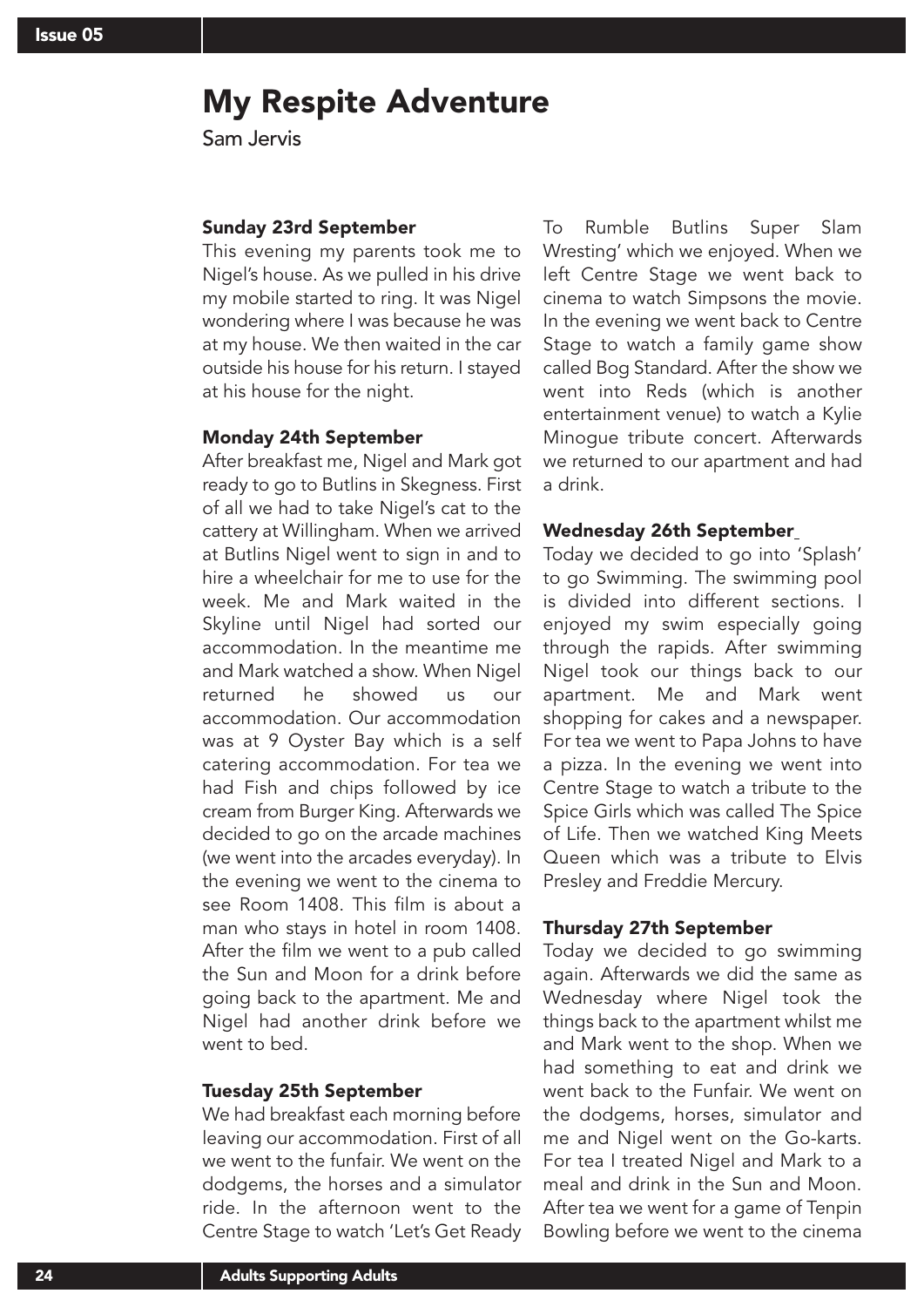to watch Disturbia. This movie is about a boy who gets into trouble by the police and he has a tracker on his ankle and he's only allowed in a certain distance before the tracker goes off then the police know. When we came out of the cinema we went to Jumping Jaks.

#### Friday 28th September

As today was our final day at Butlins we had to wake up early so we could get sorted and load up the car. We had to leave the apartment at 10am. Then we went shopping for gifts, I brought Toffee, Fudge and Sticks of Rock. We exchanged all the tickets we won throughout the week on the arcades and picked a prize. We had a final go on the arcades before we departed Butlins. On the way back to Gainsborough we went to Willingham to pick up Nigel's cat. In the evening I treated Nigel and Mark to tea again at Weatherspoons. Then we went to the Peacock for karaoke.

## Bainland Country Park

Warm greetings and welcome to Bainland Country Park. We are a large but tranquil family-owned caravan park set in over 40 acres of ancient woodland just 1.5 miles from the delightful Edwardian spa town of Woodhall Spa

Nestling amongst the beautiful Lincolnshire Wolds, we are classified as one of the topgraded caravan parks in the country and our knowledgeable and helpful staff are here to welcome you and make your stay a memorable one all year round, which makes us an ideal location for your out-of-season winter break. If you would prefer the convenience and luxury offered by either our static 6berth Caravans or one of our range of Lodges

Bishop.

For a clearer picture of the extensive facilities and recreational activities available to all campers on site, from swimming, tennis, golf, eating out and entertainment as well as lots of others, you will find our Website useful

www.bainland.co.uk We have designed the website to reflect the friendly and accessible nature of the park itself, and we hope it will give you a clear impression of what you can expect from us during your visit. To find out what's available for you to see and do on those day trips out and about in magnificent Lincolnshire,

whether it's visiting an oldfashioned cinema in the woods, Lincoln's beautiful cathedral or discovering some of the area's proud aviation history, have a look at our what's nearby page.

And finally, if you don't see the information here that answers all your questions, if you would like to speak with someone more directly or you have any other comments at all then please contact us and we will do our best to help you.

As deal for Jigsaw readers, Haydn Davies the owner, has agreed that if you book now for next year, he will keep to this years prices.



again with 'Wing Commander' Nigel

Saturday 29th September

definitely go again.

In the afternoon we went to shopping in Doncaster. Afterwards Nigel and Mark treated my tea as it was my last night before I came home. We then decided to go to the cinema to see Run Fatboy Run. This is a funny movie about someone who runs the London Marathon just to prove to someone that he loves them. This was the first time that I have been to Butlins. I would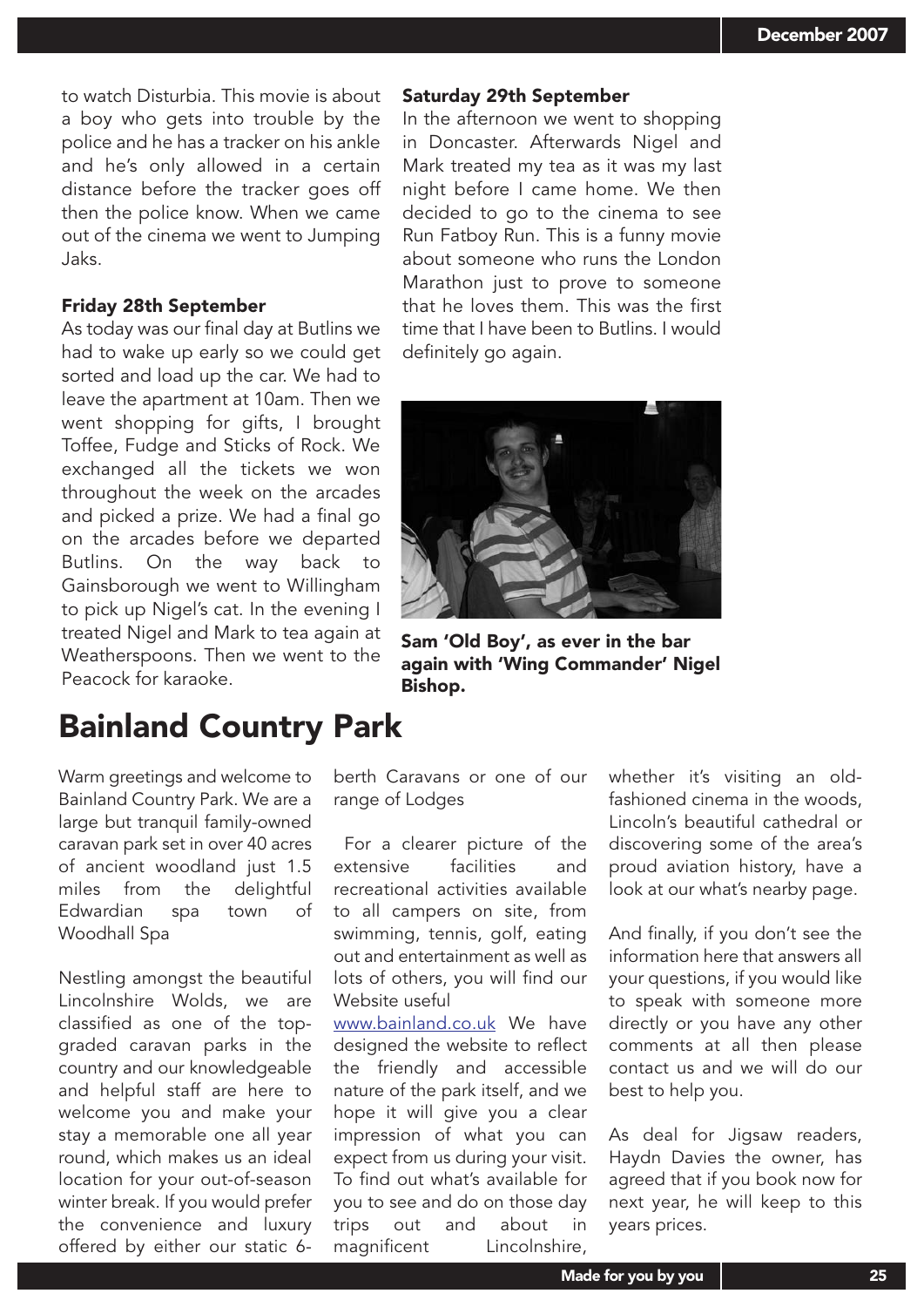## 'Let me tell you what has happened to me in the past year'

### Stuart Wooley from Mablethorpe

My name is Stuart. I live with my Mum, Dad and Brother. For three years I went to college at LRAC (Lincolnshire Rural Activity Centre) in Kenwick. I really enjoyed this time because I did lots of different courses such as horticulture and conservation. I liked my time in the gardens, particularly when there was any heavy work to do because I am very strong. I also did a health and safety course and I have never forgot what my instructor taught me and what ever I do I always follow the safety rules.

I like going out and doing different activities so when I finished my time at college, my social worker arranged with Adults Supporting Adults for me to have a Day time Provider called Margaret. I was a bit unsure at first, but soon relaxed because we got on so well. We talked about what I liked to do and after several phone calls with the help from Robert Lidstone of Lincolnshire Wildlife Trust, I was offered some conservation work. Every Wednesday morning for 3 hours we travelled to some 14 different coastal reserves, checking for damaged or dirty signs, picking up litter, trimming back over-hanging branches and looking out for fly tipping. Once we found a burnt out car which we had to report to the warden. In September, Rob presented me with a certificate thanking me for all my hard work. I was very proud as you can see from the photograph of me and Rob.

Margaret has another idea to try indoor bowls, so she contacted a man called Harry who organises as group of mostly retired people who have a practice

night. We were made very welcome and lent bowls to play with, we just had to wear our own flat soled shoes. One evening a week for almost a year we have been playing bowls. I have gradually learned the rules and become quite skilful at aiming at the jack and gaining a winning point. I really enjoyed learning how to play bowls and have made some new friends. In October, Harry had a great surprise fro me. He presented me with a trophy for the 'Most Improved Player 2007'. This is something I will always be proud of.

Our thanks to Margaret for supporting Stuart to write this article.



Stuart receiving his certificate from the Lincolnshire Wildlife Trust



Mr Wooley being presented with his trophy for most improved player.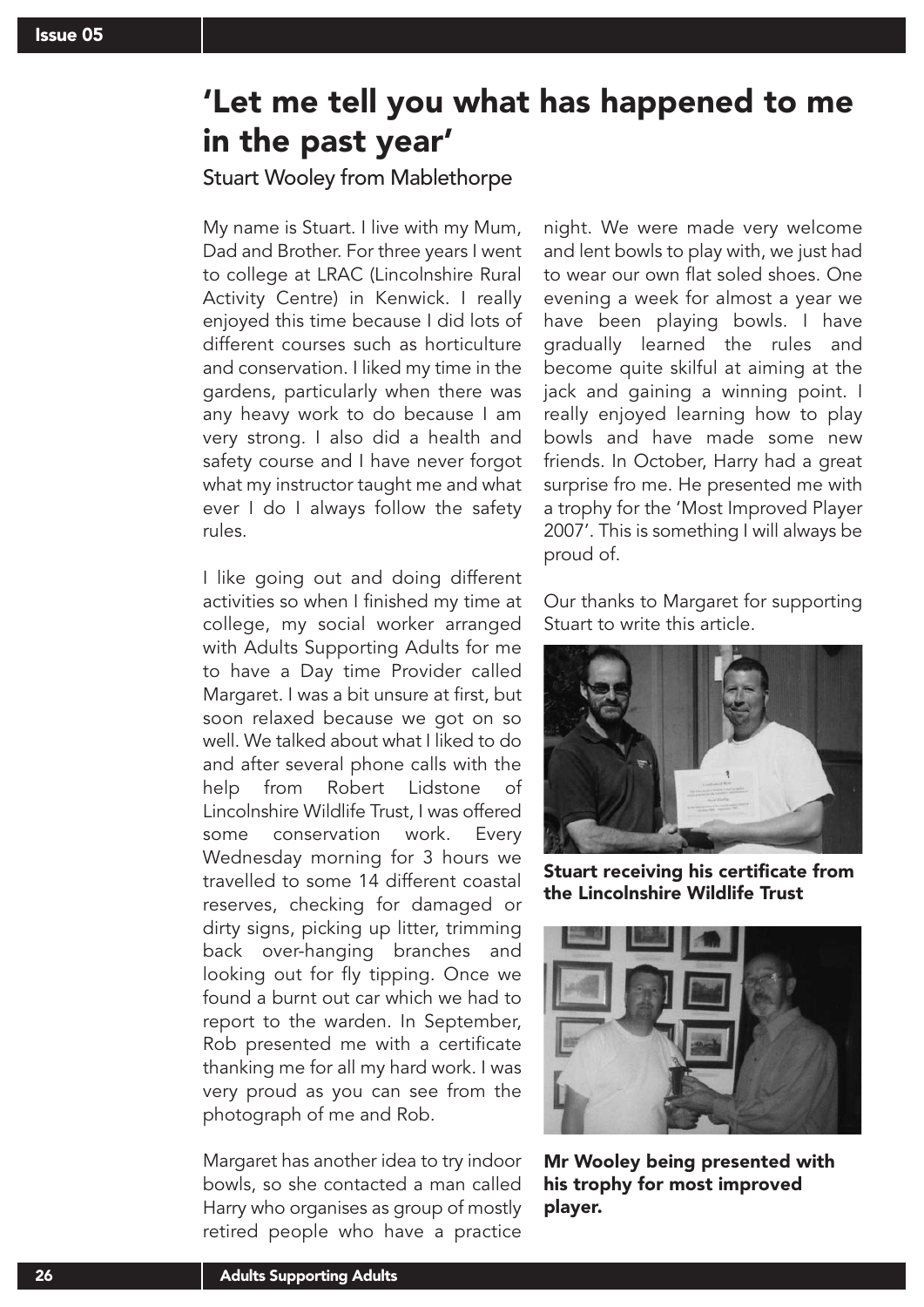## Skills for Care - Leicester Conference

Back in September, ASA and some members of the Lincoln and Gainsborough Co-worker Group were invited to be part of a workshop for the Skills for Care Conference. Held at the Peepul Centre in Leicester, the event was attended by organisations from all over the East Midlands who were interested in the development of staff but also at how they can involve clients more in their day-today work.

ASA were invited because of their work in developing the Co-Worker groups which have been running within the scheme for a number of years now. The groups as you know work along side staff on interview days and have become a very important part of the process. The two long standing groups from Gainsborough, Spalding have recently been joined by a new group from the Sleaford/Spalding area (you may remember the article last edition).

Any way back to the conference, a group was hand picked for the occasion, Dean (Colonel Bagshot) Barnshaw for his skills in supporting others (at the bar) and negotiating whilst under the influence, Dawn Maplethorpe for looking slightly intelligent, oh yes she was also the group's spokesperson, Nigel (Wing Commander) Bishop for his courage in performing extra curricular activities, Sam (Old Boy) Jervis for his ability to steal the show, Andrea Hindle for her glamour and being an excellent team member and Emma Bonnett for her wit and sense of humour. Last and by all means least, Jayne Morton joined the group later to remind us all what it is like to a have bad hair day, as she always does.



The group were booked in to a lovely hotel the night before; unfortunately they had no knowledge of our booking, so there were no rooms left. Fortunately, with Mr Barnshaw at hand and his powers of persuasion, the group decanted to the bar whilst the matter was sorted. Two hours later, rooms were made available and as a token of someone's 'mess up' the group were allowed all they could eat from the restaurant menu free of charge. After tantalising the taste buds (Dawn egg and chips) with much wine and port, the group again moved into the bar for the evening's fun and frivolities with the Colonel, Wing Commander, Old Boy and the ladies. Any way less said about that the better, needless to say the group were up bright eyed and bushy-tailed next morning ready for the conference. Quite how someone burnt their nose on a set of straightening tongues, I'll never know.

After a morning of speeches it was our turn, having to put on two workshops either side of a lovely lunch of Indian cuisine and a walk in the park. Both workshops were full to the brim with everyone very interested in what the group had to say. Jayne informed the workshops of who ASA were and said a little about how the co-worker groups began. Then Dawn chipped in with her spiel about how the groups are trained and how they are involved in the interview process. Sam stole the show talking of his involvement with the group, along with Emma and Andrea. Nigel and Dean just sat and smiled trying to look good. It was a great day, ASA made some new friends (namely Simon) and we were all thanked individually for our involvement. It was good to feel valued and to be part of something so positive. So much so, I believe Skills for Care are in the process of inviting the group to another conference early next year. So watch this space.